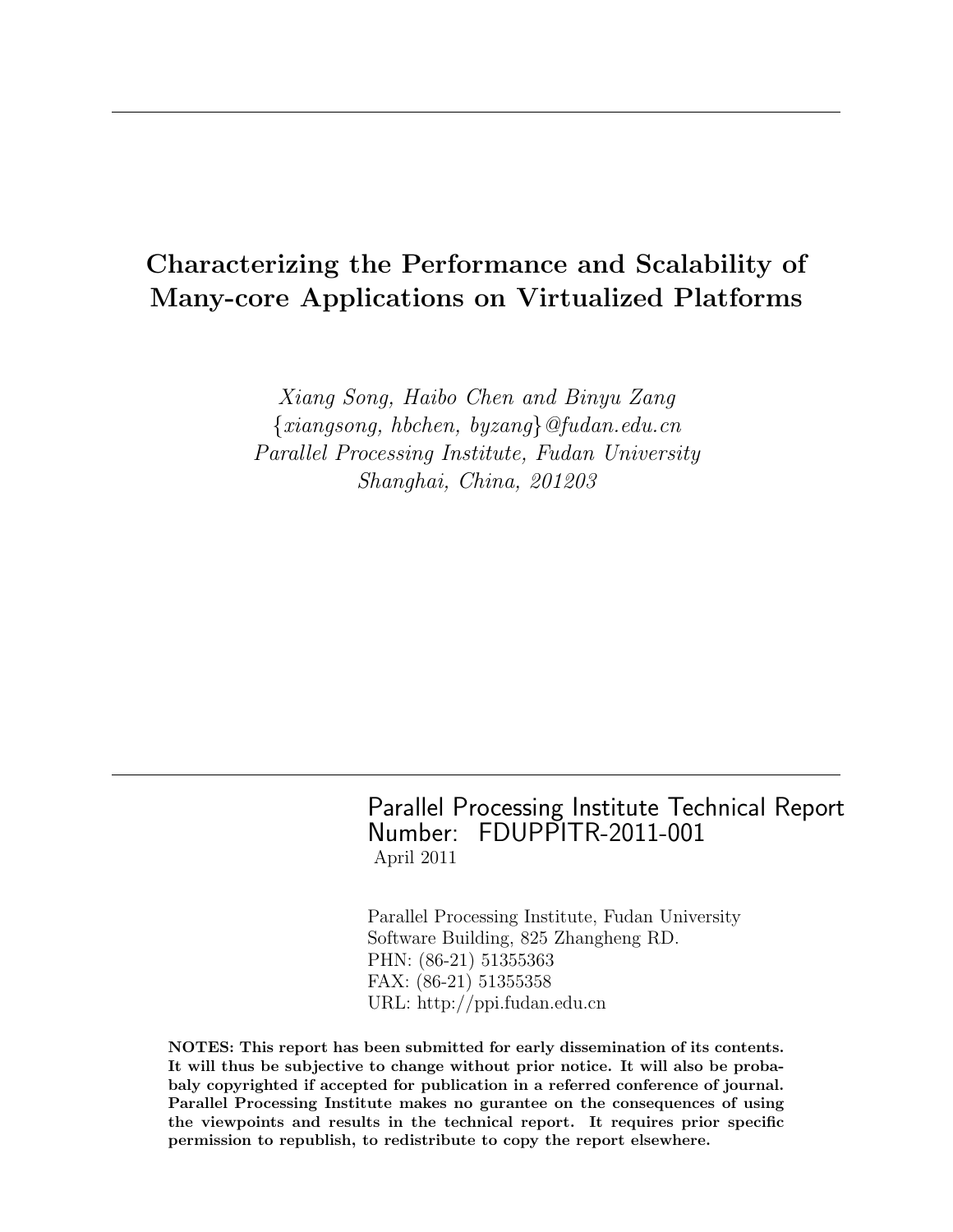# Characterizing the Performance and Scalability of Many-core Applications on Virtualized Platforms

Xiang Song, Haibo Chen and Binyu Zang {xiangsong, hbchen, byzang}@fudan.edu.cn Parallel Processing Institute, Fudan University Shanghai, China, 201203

Fudan University, Parallel Processing Insitute, PPITR-2011-001 April 2011

#### Abstract

Clouds have become attractive to applications, because of its low cost and on-demand computing model with the use of virtualization technologies. With the continual increasing number of cores per chip, it should be an emergence to study and improve the scalability of virtualized platforms. This paper tries to make a study on the horizontal scalability <sup>[1](#page-1-0)</sup> of a set of parallel applications on virtualized platforms. By executing and profiling such software on a virtual machine configured with different number of cores on a commodity multi-core machine with 48 cores, we find several performance bottlenecks inside the Xen virtual machine monitor under different paging modes (e.g., direct paging mode and nested paging mode). After a detailed profiling and analysis, we propose several remedies with only less than 100 LOCs to avoid most of the bottlenecks, which result in a performance improvement ranging from 1.1X to 9.42X for a virtual machine configured with 3[2](#page-1-1) cores<sup>2</sup>. The performance scalability is also notably improved. One speculative conclusion from this study is that, though there might be some scalability issues within current virtual machine monitors, some of them should be relatively easy to be refined for commodity multicore platforms.

## 1 Introduction

With the advance of web and virtualization technologies, cloud computing now has been a new dimension to supply computing resources to a wide range of communities. Cloud providers (e.g., Amazon, Microsoft) charge applications for the use of resources and provde a on-demand computing model, which can significantly lower the cost of building, maintaining and upgrading a computing infrastructure. As a standard technique of multi-tenant cloud, system virtualization plays an important role in provding cloud services. With its wide deployment, there has been an emergence of hardware and software technologies that aim at improving the performance or reducing the complexity of virtualization, including para-virtualization [\[45,](#page-19-0) [12\]](#page-18-0), CPU virtualization [\[3,](#page-18-1) [1\]](#page-18-2) and memory virtualization [\[14\]](#page-18-3).

Meanwhile, multi-core and many-core systems are now commercially prevalent and steadily increasing in their scales. Both Intel and AMD have released their 12-core CPUs to the market. It thus is foreseeable that, in the near future, a single machine will likely be equipped with hundreds of cores [\[16\]](#page-18-4). Hence, researchers also propose to space partition instead of time multiplex cores [\[17,](#page-18-5) [44,](#page-19-1) [33\]](#page-19-2) for applications. Consequently, a single virtual machine (VM) will likely have to manage a massive number of resources (e.g., CPU cores) in the foreseeable future. However, the increasing number of cores in a single VM could also make the performance and scalability of many-core applications upon a VM more relevant to the efficiency of the virtualization layer.

This paper tries to investigate whether the virtualization layer worsens the horizontal scalability of parallel applications on a virtualized multi-core platform, and whether it is relatively easy to fix them in place.

<sup>&</sup>lt;sup>1</sup>We refer to horizontal scalability as the scalability of a VM along with the increasing number of cores, in contrast to that with the number of increased VMs.

<span id="page-1-1"></span><span id="page-1-0"></span><sup>&</sup>lt;sup>2</sup>This is the maximum number of virtual cores supported in current version of Xen.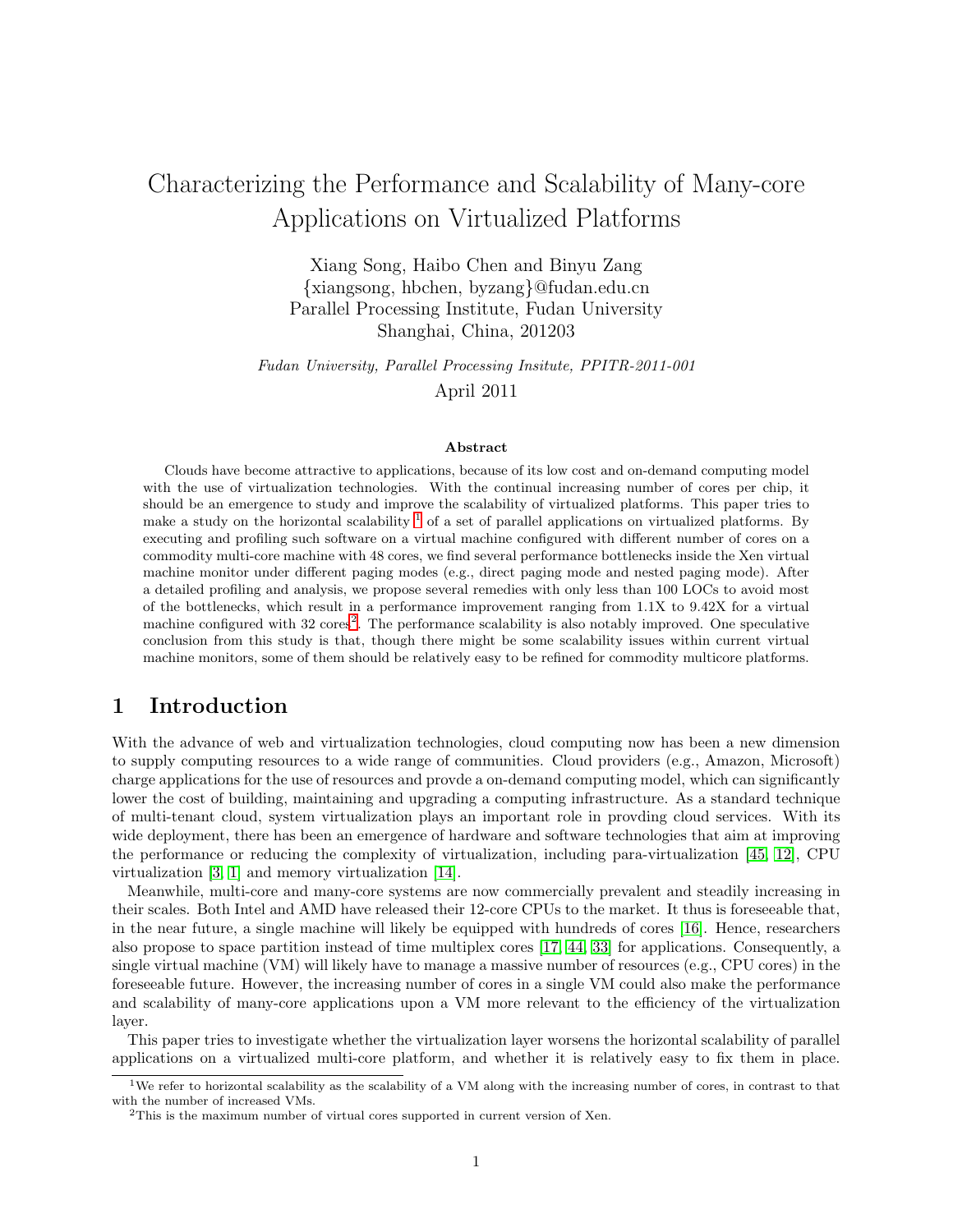Though the questions are hard to answer conclusively, we try to add some points by presenting a study of the scalability of the open-source Xen VMM (version 4.0.0, released in April, 2010) and using Linux (version 2.6.[3](#page-2-0)1<sup>3</sup>) as the guest OS. We choose a set of application benchmarks including parallel gmake [\[2\]](#page-18-6), dbench [\[42\]](#page-19-3), three applications from phoenix [\[38\]](#page-19-4), two applications from SPECjvm-2008 [\[5\]](#page-18-7) and two applications from PARSEC [\[15\]](#page-18-8), which stress different parts of the guest OS as well as the virtualization layer to different extents.

We compare the performance and scalability of each application on three different environments: 1) native Linux; 2) para-virtualized VM (PVM) using the direct paging mode; and 3) hardware-assisted VM (HVM) with MMU virtualization (e.g., Nested Paging). We use Oprofile [\[32\]](#page-19-5) and Xenoprof [\[36\]](#page-19-6) to collect statistics of CPU cycles, cache misses and instruction TLB (iTLB) misses of each application on Linux, PVM and HVM configured with different number of CPU cores. We also use  $mpstat^4$  $mpstat^4$  and  $xentrace^5$  $xentrace^5$  to collect statistics of the idle time within Xen and its guest kernels.

Our evaluation results show that the virtualization layer we evaluated notably worsen the horizontal scalability of the tested applications: the geometric mean of the performance degradation of the nine application benchmarks is 2.82X (ranging from 1.02X to 11.76X) on PVM and 2.14X (ranging from 1.12X to 9.0X) on HVM, compared to that of native Linux.

After a detailed analysis of the performance scalability issues in Xen, we find that the major scalability problems lie in four parts: 1) HVM has a scalability problem in VCPU time emulation, which is cause by heavy contentions on a *spin lock* inside the function *handle pmt io*; 2) Excessive number of CPU cycles are spent on the idle-VM in Xen, which is caused by the incompatibility between the Linux idle mechanism (e.g., idle thread) and the Xen idle mechanism (e.g., idle-VM) under space partitioning; 3) Additional cache misses are introduced by the true/false sharing problem inside Xen scheduler on HVM; 4) Additional iTLB misses are introduced by the virtualization layer on PVM.

Based on the above analysis, we propose several remedies to improve the scalability of the virtualization layer. For the first problem, we try to mitigate the contentions on VCPU time emulation in Xen by replacing the spin-lock with spin-try-lock in handle-pmt-io and updating the virtual time only when the spin-try-lock succeeds by one VCPU in a VM. To ease the idle problem, we introduce an idle daemon inside the guest VM as a remedy. The daemon is a user-level process with the lowest execution priority. By running an idle daemon, a guest VM can avoid scheduling the idle thread and avoid hypercalls <sup>[6](#page-2-3)</sup> to the idle-VM (which is designed to reduce the idle time wasted in Xen hypervisor). For the cache sharing problem, we modify the Xen scheduler to reduce the invalidations of the cache lines of the schedule lock. For the iTLB misses in PVMs, we hack applications to reduce the frequency of the TLB flush. We apply the above remedies to Xen, resulting an improved Xen, which we call iXen for convenience.

Our evaluation results show that iXen has a better performance and scalability in almost all cases compared to the original Xen, with a maximum performance improvement of 16.30X on PVM and 6.18X on HVM. The geometric mean of the performance improvements of the application benchmarks on iXen is 2.33X and 1.65X for PVM and HVM accordingly.

To understand whether distributed applications on a virtualized cluster can benefit from iXen, we also evalute Hadoop [\[10\]](#page-18-9) on a cluster with 4 machines. The evaluation results show that iXen reduces at most 50% of performance overhead introduced by the Xen hypervisor. We also evaluate a new Linux kernel [\[18\]](#page-18-10) fixing several scalability problems of kernel and many-core applications. The average performance improvement using iXen HVM with all remedies enabled is 1.88X on the seven evaluated applications (gmake, dbench, histgram, wordcount, linear regression, compress and XML validation).

In summary, the paper makes the following contributions:

- An investigation on whether the virtualization layer has a significant performance impact on parallel applications and makes the scalability problem of applications worse based on the Xen VMM.
- The observation on several performance and scalability bottlenecks introduced by virtualization.
- Three remedies and one hack that eliminate several performance and scalability problems in Xen, which result in notable improvements for performance and scalability for PVM and HVM.

<sup>3</sup>This is the default version of Linux with Xen-4.0.0

<span id="page-2-0"></span><sup>4</sup> linuxcommand.org/man pages/mpstat1.html

<span id="page-2-1"></span><sup>5</sup> linux.die.net/man/8/xentrace

<span id="page-2-3"></span><span id="page-2-2"></span> ${}^{6}$ Hypercall is a mechanism for the guest OS to invoke services provided in Xen.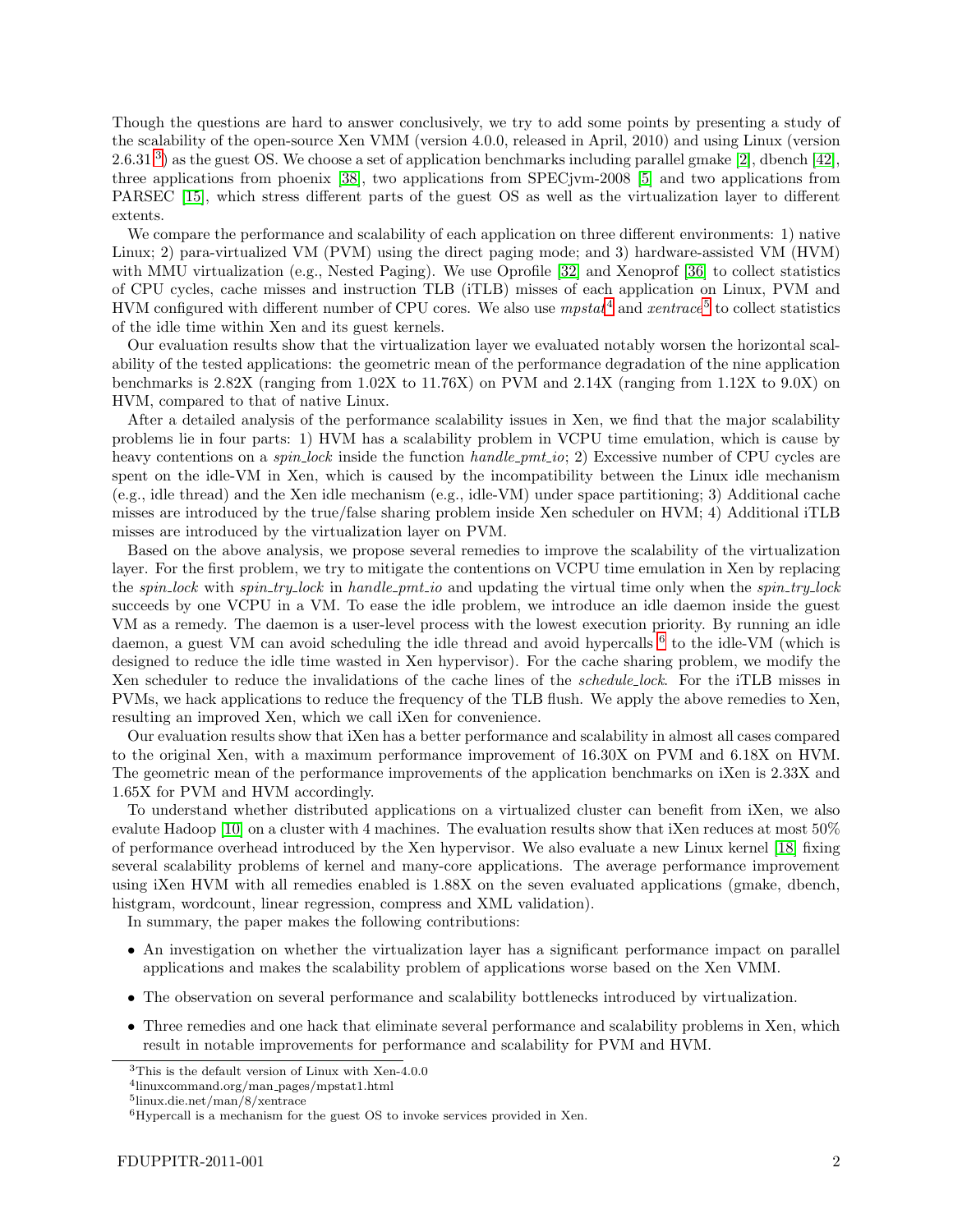The rest of paper is organized as follows. The next section presents the profiling matrix including the descriptions of the profiling environments, profiling tools and the application benchmarks used in this paper. Section [3](#page-6-0) presents the performance analysis of PVM and HVM, the remedies to eliminate the performance and scalability problems in Xen. We present the overall performance improvements from iXen for the nine applications and the evaluation results of a Hadoop benchmark in Section [4.](#page-14-0) We then evaluate the performance and scalability of applications upon the original HVM and iXen HVM using a scalable guest Linux kernel [\[18\]](#page-18-10) in Section [4.2.](#page-15-0) Section [5](#page-16-0) discusses the limitations of our work and presents the future work. Finally, We present the related work on section [6](#page-17-0) and conclude our work in section [7.](#page-17-1)

## 2 Profiling Matrix

This section illustrates the machine environments, the tools used in our evaluation and profiling, as well as the benchmarks.

#### 2.1 The Profiling Environments

The machine used in evaluation and profiling is an AMD 48-Core machine with 8 Six-Core AMD 2.4GHz Opteron chips. Each core has a separate 128 KB L1 cache and a separate 512 KB L2 cache. Each chip has a shared 8-way 6 MB L3 cache. The size of physical memory is 128 GB. We use Debian GNU/Linux 5.0 with the ext3 file system. All input files and executable are stored in a 300G SCSI hard disk with the ext3 file system.

We choose three different profiling environments: 1) Native Linux which runs as the baseline; 2) Paravirtualized VM (PVM) with the direct paging mode; and 3) Hardware-assisted VM (HVM) with hardware assisted paging (HAP) mode [\[14\]](#page-18-3). We do not present the profiling results of PVM using shadow paging mode, because the performance and scalability of many-core applications on such an environment is significantly worse than on PVM with direct paging mode and HVM with HAP mode, due to the heavy contentions on the shadow lock.

The Xen version to profile is 4.0.0, which by default runs a para-virtualized guest OS with Linux kernel version 2.6.31. We thus use the kernel version 2.6.31 for native Linux and HVM. As the maximum number of cores used by a guest VM in Xen are limited to 32, we only evaluate benchmarks under 1, 4, 8, 16, 24 and 32 cores configurations and run one thread/process on each core. Each time, we run one guest VM (domU) configured with 32 cores with each VCPU pinned on a unique physical core. Each guest VM is allocated with 16 GB memory, which is enough to run all benchmarks in memory. To avoid the case where applications were bottlenecked by disk I/Os, we use an in-memory tmpfs to hold application and data during the profiling.

#### 2.2 Profiling Tools

We use Oprofile [\[32\]](#page-19-5) to profile the native Linux and Xenoprof [\[36\]](#page-19-6) to profile the guest VMs. Xenoprof is built based on Oprofile and can be used to profile the VMM as well as its guest VMs. There are two modes of Xenoprof: active mode and passive mode. Both can provide profiling information of its VMM and the guest VM kernel. However, active mode requires running Oprofile daemons in the profiled guest VMs and does not support HVM. Thus we choose the passive mode, although it cannot provide precise user-mode profiling information of a guest VM.

Oprofile and Xenoprof allow using various profiling events, such as clock cycles, instruction retirements, I/D-TLB misses, cache misses, and tracing the performance of software based on the performance monitoring units on modern processor architectures. During our analysis, we choose six events supported in AMD Opteron chip family10h, CPU CYCLE UNHALTED, INSTRUCTION RETIRED, L1 ITLB MISS AND L2 ITLB MISS, L2 CACHE MISS and DATA CACHE MISSES.

We also use *Mpstat* and *Xentrace* to get the statistics of OS kernel idle time and Xen idle time. *Mpstat* is a command line software used in Linux to report processor related statistics (e.g., user time, kernel time, and idle time). Xentrace is a tool that can be used to trace various events in Xen hypervisor. During the performance analysis, we use Mpstat to monitor a specific core and collect the percentage of CPU time spent in idle. We also use Xentrace to collect the VM context switch information on certain core. The time when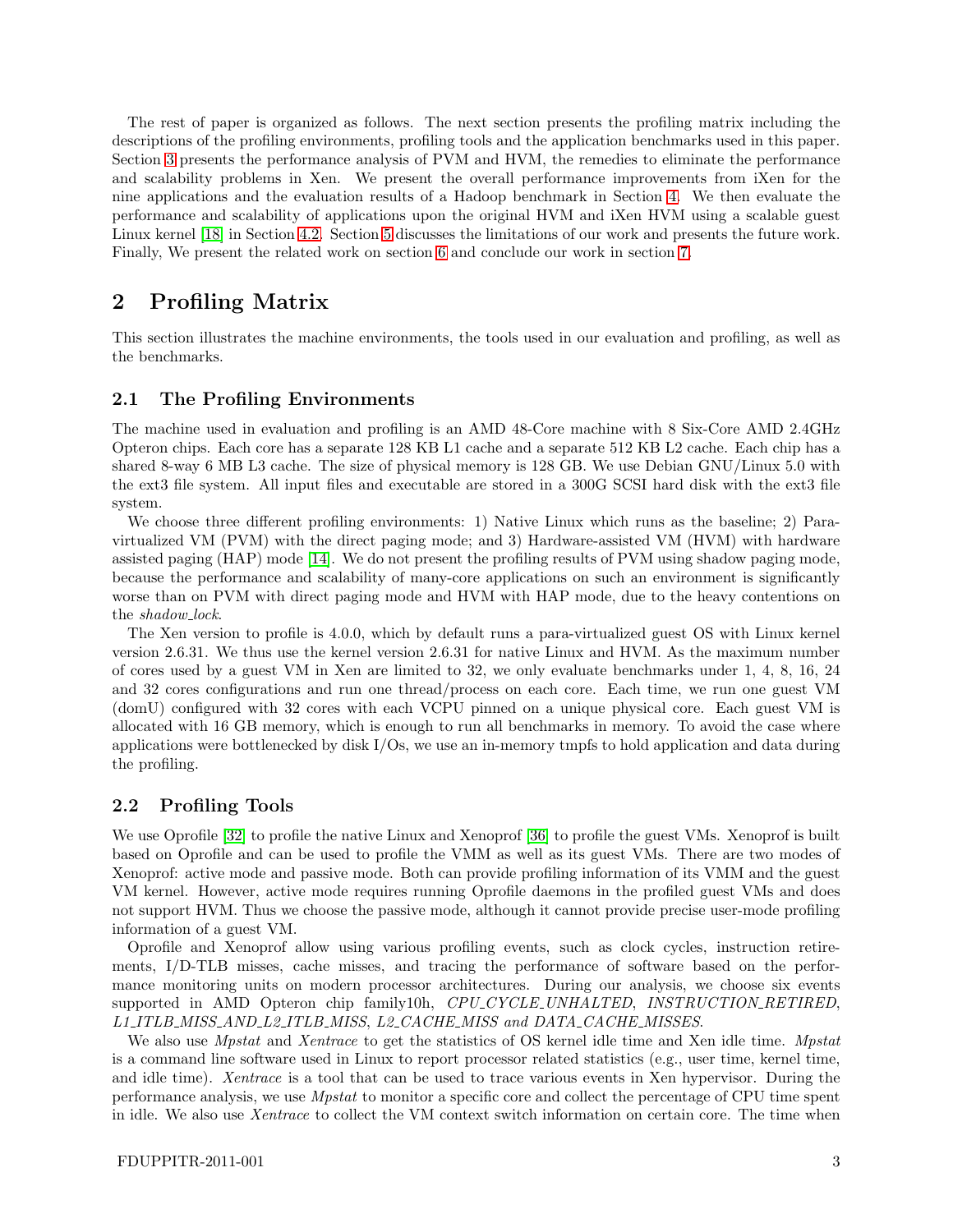the idle-VM takes over the CPU core is considered as the Xen idle time (the idle-VM is a faked VM and its role is similar to the role of the idle thread in Linux).

#### 2.3 The Profiling Benchmark

While there are several parallel application benchmarks such as SPLASH-2 [\[46\]](#page-19-7), PARSEC [\[15\]](#page-18-8), Phoenix-2 [\[47\]](#page-19-8) and the recent MOSbench [\[18\]](#page-18-10), we find none of them perfectly satisfies our requirements of characterizing the behavior of the virtualization layer. Many applications in some benchmarks such as SPLASH-2 are not kernel-intensive and tax little to the VMM, while some applications require specific hardware (e.g., IXGBE) in MOSbench. Hence, we choose a set of applications with diverse behavior within the VMM to form a new test suite, called VSuite. VSuite contains parallel make [\[2\]](#page-18-6), dbench-3.0.4 [\[42\]](#page-19-3), three applications (i.e., wordcount, histogram, linear regression) from Phoenix-2 [\[47\]](#page-19-8), two applications (Compress and XML-validation) from SPECjvm-2008 [\[5\]](#page-18-7) and two applications (dedup and streamcluster) from PARSEC [\[15\]](#page-18-8).

Wordcount, histogram, linear regression, dbench, dedup and streamcluster have some scalability problems within the kernel. We thus use them to see if the VMM worsens the performance scalability of applications. Parallel make, Compress and XML-validation are not kernel intensive and scale reasonably well within Linux. They are used to show if a scalable application with little time spent in the kernel could still scale on a VMM, and to what extent will the performance be degraded. According to our evaluation, the distribution of execution time for all nine applications varies notably in user, kernel and VMM.

Figure [1](#page-4-0) shows the performance of each application on three different profiling environments: native Linux, para-virtualized VM and hardware-assisted VM. In the rest of this section, we will present the application benchmarks, whether they scale on a virtualized many-core platform and which scalability problems they encountered.



<span id="page-4-0"></span>Figure 1: Performance and scalability of nine applications on native Linux, PVM and HVM

#### 2.3.1 Parallel Build

Gmake (GNU make) is an implementation of standard make utility that builds programs and libraries in parallel. We use this benchmark since many developers usually use it to build Linux kernel and applications. We benchmarked gmake by building the Linux 2.6.31 kernel with default configuration for  $x86.64$  system. The compiler used is gcc 4.3.2. Gmake creates multiple processes and reads and writes many files in parallel.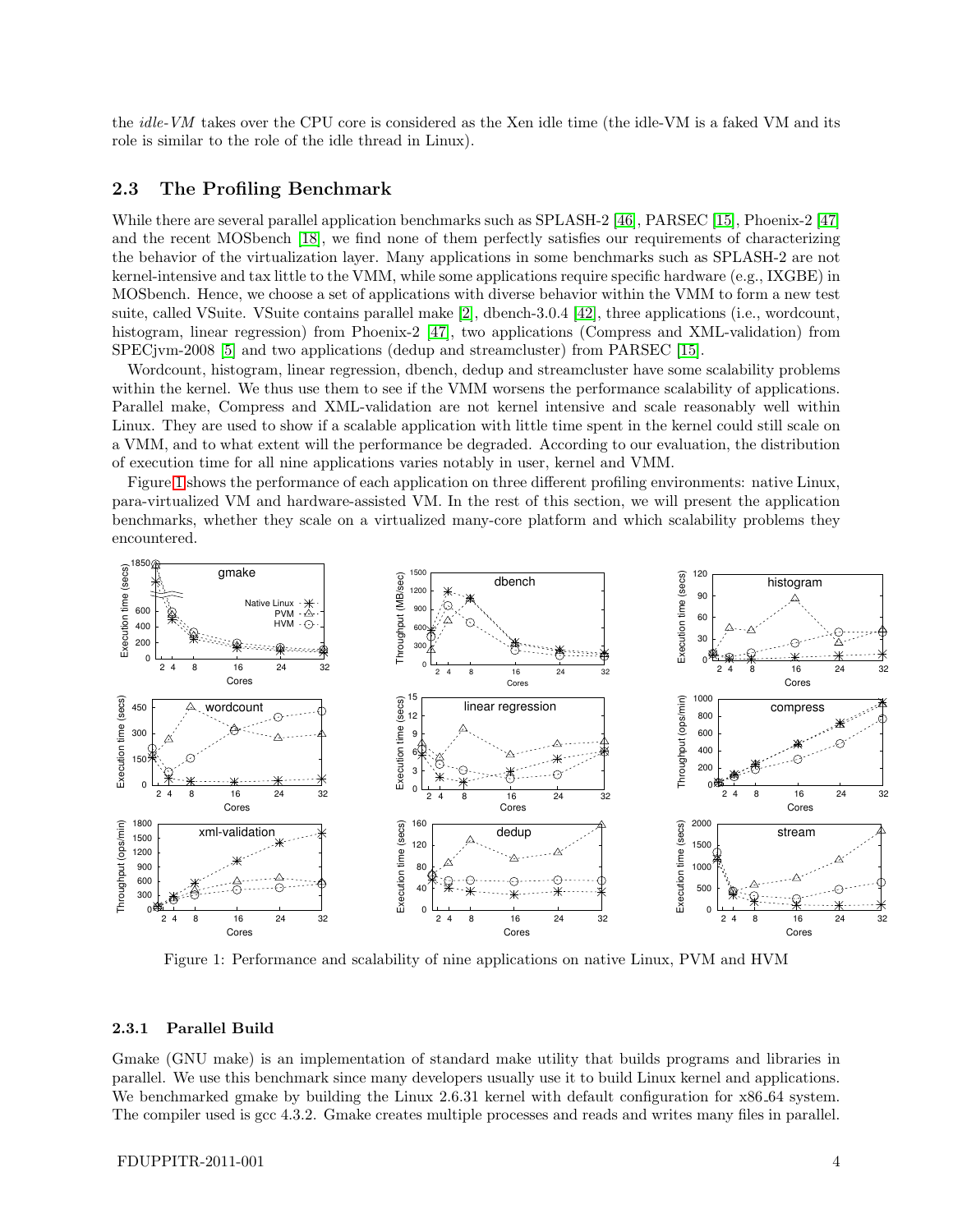The execution time of gmake is dominated by the compiler with less than 10% of execution time spent in kernel in 1-core configuration.

In principle, Gmake should scale on all three platforms. In practice, its scalability is affected by contentions on the time emulation problem (e.g.,  $handle\_pmt\_io$ ) in HVM. Compared to native Linux, Gmake on PVM has 12% performance degradation with 1 core and the degradation is 18% with 32 cores. In contrast, the performance degradation in HVM is 13% with 1 core and the degradation increases to 36% with 32 cores.

#### 2.3.2 Dbench

Dbench is a file system benchmark that generates I/O workloads to either local filesystem or network filesystem. We use it to stress local filesystem to see whether a VM performs differently from native Linux under I/O stress. The workload is generated according to the dbench's default load file, which includes various operations on files and directories (create, read, write, link, etc.). Dbench spends 80% of its execution time in kernel in 1-core configuration for native Linux.

Dbench scales poorly on both native Linux and virtualized platforms. It is further affected by the cache sharing problem on HVM. The performance degradation is 59% with 1 core and 11% with 32 cores on PVM; and 18% with 1 core and 26% with 32 cores on HVM. Due to the overhead of virtualization, there is some performance degradation on PVM and HVM when the number of core is small. When the number of cores increases, the performance degradation caused PVM and HVM is insignificant and masked by the contentions within guest OS.

#### 2.3.3 Phoenix Benchmark

Phoenix [\[38\]](#page-19-4) is a shared-memory implementation of Google's MapReduce [\[22\]](#page-18-11) model used to program multicore chips and shared-memory multiprocessors (SMP and ccNUMAs). We use the optimized version released in 2009 [\[47\]](#page-19-8). Applications in Phoenix divide the input data into multiple pieces and creates many threads as map or reduce tasks to process the data in parallel. We choose three applications to stress the memory management in kernel in different levels. All three applications are heavily affected by the idle problem, and are also affected by other three problems.

• Histogram: The histogram application generates the histogram of frequencies of pixel values in the red, green, and blue in a bitmap picture. The input data file size is 2 GB. Each thread will touch its input byte by byte and use three arrays (blue, green and red) to save the intermediate results with little computing effort. It spends 18% of its runtime in OS kernel with 1 core and the proportion increases to 95% with 32 cores.

Histogram scales worse on PVM and HVM than on native Linux. It is heavily affected by all problems. The performance degradation is 24% with 1 core and 382% with 32 cores on PVM and 21% with 1 core and 345% with 32 cores on HVM.

• *Wordcount*: The Wordcount application counts the occurrences of every unique word in a text document. The input file size is 2 GB. Each thread will touch its input byte by byte with some computing load (including reading a word and counting the occurrences of a word). It spends 17% of its runtime in OS kernel with 1 core, and the proportion increases to 46% with 32 cores for native Linux.

Wordcount also scales worse on PVM and HVM than on native Linux. It is heavily affected by the virtual time emulation within Xen and also affected by the cache sharing and the iTLB miss problem. It has a performance degradation of 6% with 1 core and 717% with 32 cores on PVM and 34% with 1 core and 1,088% with 32 cores on HVM.

• Linear regression: The Linear regression application generates summary statistics of points to show the linear approximation of all the points. It sequentially reads the x-y coordinates from a specified file. The input data file size is 2 GB. Each thread will touch its input byte by byte with little computing load. It spends 20% of its runtime in kernel with 1 core, and increases to 96% with 32 cores.

Linear regression does not scale on any of three platforms. The effect of the contention on handle pmt io is low. The performance degradation of PVM is high with 4 cores and 8 cores, with  $164\%$  and  $741\%$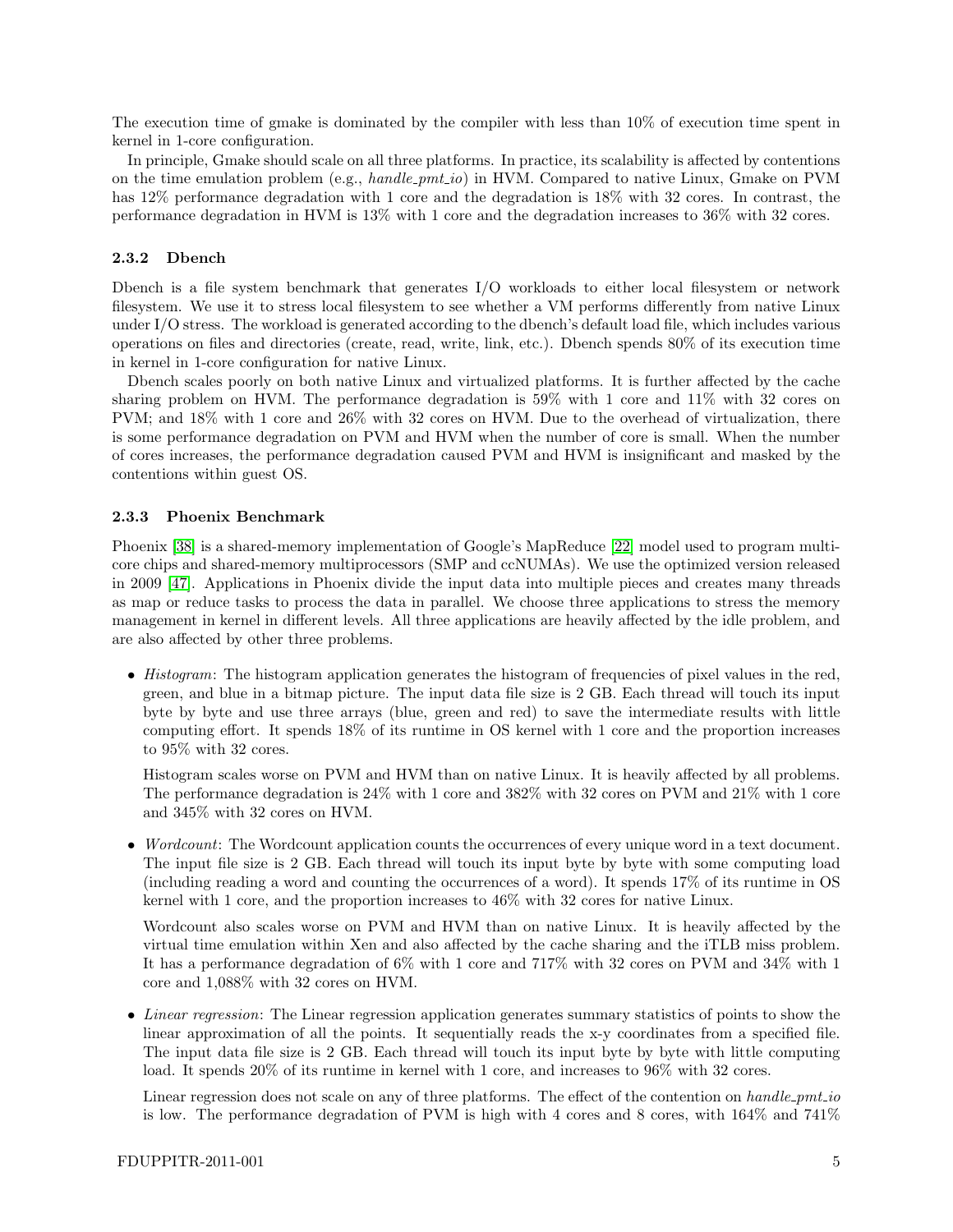respectively. However, the performance degradation on HVM is lower, with at most 46% on 8-core configuration, as the MMU virtualization support reduce the iTLB misses of applications.

## 2.3.4 SPECjvm Benchmarks

SPECjvm-2008 (Java Virtual Machine Benchmark) is a benchmark suite for measuring the performance of Java Runtime Environment (JRE). We choose two applications from SPECjvm2008 benchmark suite as our profiling benchmarks. They spend most of their time in user mode, but still have some performance degradation on virtualized platforms.

• Compress: Compress is a compression workload based on Lempel-Ziv method  $(LZW)$ . It can be configured to run multiple threads. Less than 5% time is spent in kernel with 1 core and 32 cores.

Compress scales well on all three platforms. The performance degradation of PVM is lower than 3%. However the performance degradation of HVM is much higher and is 14% for 1 core and 25% for 32 cores.

• XML-validation: XML-validation exercises the JRE's javax.xml.validation implementation by validating XML instance documents against XML schemata. It can be configured to run multiple threads. Less than 10% of its runtime is spent in kernel with 1 core and 32 cores.

XML-validation does not scale on Linux when the number of cores exceeds 24. The virtualized platform worsen the scalability. The performance degradation is 7% with 1 core and 180% with 32 cores on PVM and 20% with 1 core and 196% with 32 cores on HVM.

## 2.3.5 PARSEC Benchmarks

PARSEC is a benchmark suite composed of several multithreaded applications that are designed to be representative to shared-memory parallel applications. We choose two applications from PARSEC benchmark suite.

• Dedup: Dedup compresses a data stream with a combination of local and global compression using a pipelined programming model. The working set of Dedup is about 2 GB. It spends 38% of its runtime in OS kernel with 1 core, and the proportion increases to 85% with 32 cores for native Linux.

Dedup does not scale on any of three platforms. It is heavily affected by the virtual time emulation within Xen and the idle problem and also affected by the cache sharing and the iTLB miss problems. The performance degradation is 19% with 1 core and 371% with 32 cores on PVM; and 16% with 1 core and 63% with 32 cores on HVM.

• Streamcluster: Streamcluster is used to solve the online clustering problem. The working set of Streamcluster is about 256 MB. It spends 32% of its runtime in OS kernel with 1 core for native Linux.

Streamcluster scales worse on PVM and HVM than native Linux. It is heavily affected by the virtual time emulation within Xen, the idle problem and the iTLB miss problem. The performance degradation is 22% with 1 core and 1432% with 32 cores on PVM; and 14% with 1 core and 434% with 32 cores on HVM.

## <span id="page-6-0"></span>3 Analysis and Optimization

In this section, we present our analysis and optimization on the horizontal scalability of parallel applications on virtualized multi-core platforms. We first analyze each performance issue and then provide several remedies to improve the performance and scalability of applications on Xen. The improved Xen is named iXen. Table [1](#page-7-0) depicts the abbreviations of the remedies for each of the above problems. We will use them in the following sections and figures.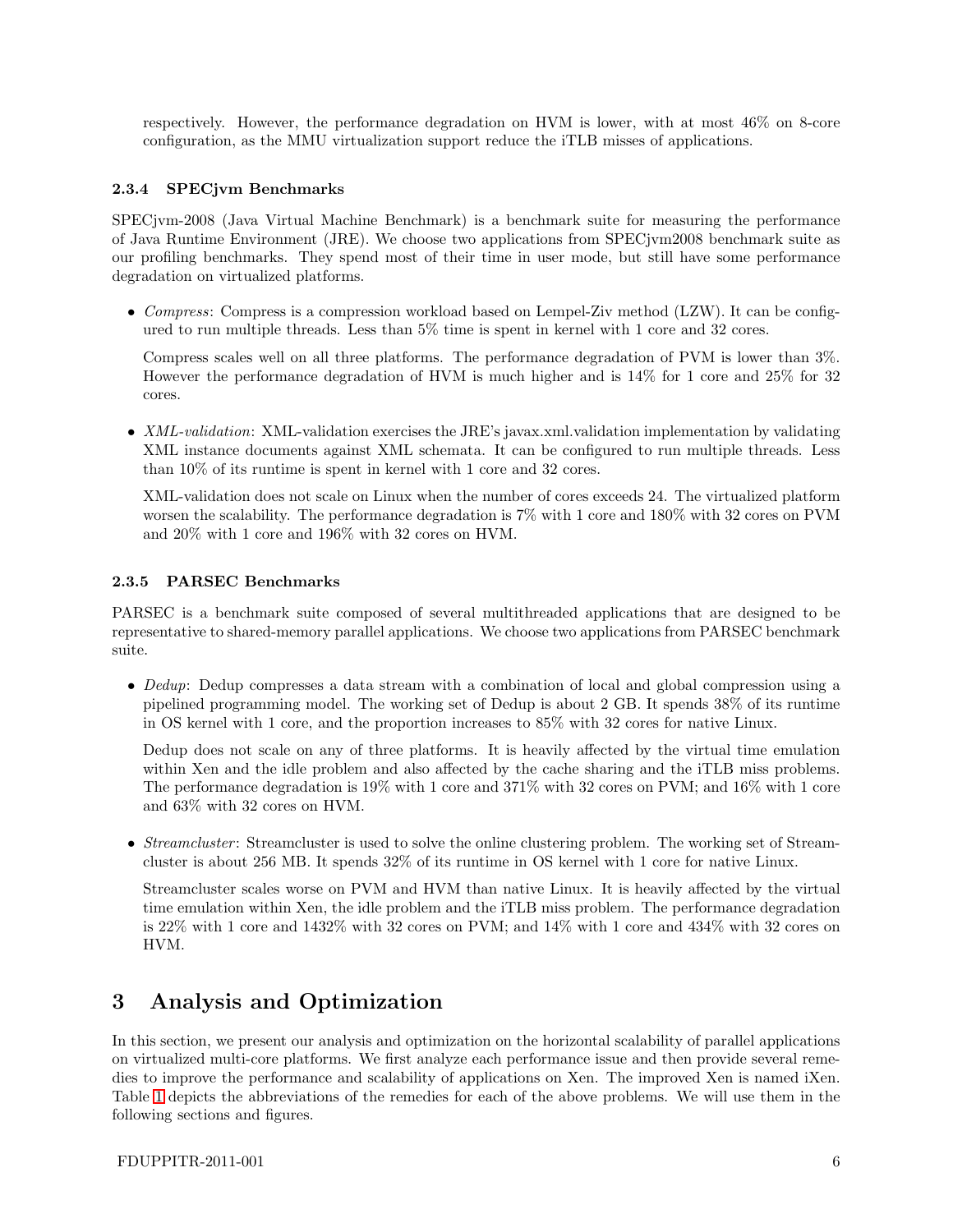| vtime | remedy for eliminating the contention<br>on handle_pmt_io |  |
|-------|-----------------------------------------------------------|--|
| idle  | remedy for idle problem                                   |  |
| cm    | remedy for cache sharing problem                          |  |

<span id="page-7-0"></span>Table 1: abbreviations of three remedies

## 3.1 The Contention on Handle pmt io

A major source for performance degradation of parallel applications on HVM is the heavy contention on handle *pmt* io, which is the major function of the HVM VCPU time emulation. Table [2](#page-7-1) shows the distribution of CPU cycles spent on *handle pmt io* when running applications with 8 cores and 32 cores. The **Xen** column indicates the proportion of cycles that is spent in handle-pmt-io on HVM upon the original Xen. Using histogram as an example, the profiling result shows that about  $36.44\%$  of its CPU cycles is spent in Xen under 32 cores configuration and about 43.27% of its CPU cycles is spent in Xen under 8 cores configuration. When profiling 8-core configuration, the other 24 cores of the VM are idle, that they will not consume many CPU cycles as they will be scheduled to idle-VM. However they still invoke handle  $pmt\_io$  to update the time. This causes the higher percentage of CPU cycles spent on handle *pmt* io under 8 cores configuration than under 32 cores configuration. All applications contend on  $handle\_pmt\_io$  to some extent.

| App               | 8.<br>cores |          | 32 cores |          |
|-------------------|-------------|----------|----------|----------|
|                   | Xen         | iXen     | Xen      | iXen     |
| gmake             | 57.47%      | $0.70\%$ | 32.56%   | $0.97\%$ |
| dbench            | 31.45%      | 0.88%    | $9.93\%$ | 0.37%    |
| histogram         | 43.27%      | $1.64\%$ | 36.44\%  | $0.63\%$ |
| wordcount         | 30.93%      | 1.00%    | 55.24%   | 1.75%    |
| linear regression | 7.13%       | $0.82\%$ | 19.49%   | 0.01%    |
| compress          | 26.55%      | $0.47\%$ | 4.06%    | $0.06\%$ |
| XML-validation    | 22.46%      | 0.54%    | 13.14%   | $0.36\%$ |
| dedup             | 70.96%      | 13.28%   | 71.69%   | 8.73%    |
| streamcluster     | 43.27%      | 9.26%    | 36.44%   | 36.44%   |

<span id="page-7-1"></span>Table 2: The proportion of CPU cycles spent on handle pmt io under 8 cores and 32 cores configuration on HVM

## 3.1.1 Analyzing the Contention

The function handle pmt io is the major function of the HVM VCPU time emulator. Each HVM on Xen is assigned with one or more VCPUs (virtual CPU) to act as real CPU cores to the guest OS. There is one global virtual time associated with one HVM and is periodically updated. As the number of VCPUs configured to a HVM could be larger than the number of assigned physical CPU cores, it is impractical to dedicate a specific VCPU to update the virtual time. Otherwise, the global time may stop when the dedicated VCPU is not running on the physical core (e.g., scheduled out by Xen). To keep the virtual time fresh, any VCPU has the duty to update the global virtual time. The role of handle *pmt* io is to update the global virtual time and return the freshest time to the guest OS. In Xen, all VCPUs have to call handle pmt io to update the virtual time. To serialize such a operation, a spin lock is used. When the number of physical cores assigned to a HVM increases, more VCPUs will spin on the lock.

## 3.1.2 The Remedy for Mitigating Contentions

As the virtual time must be fresh, there should be someone updating it. But it is not necessary to let a VCPU try to update the virtual time when another one has been updating it. The solution is to skip the update when the VCPU finds someone else is updating the virtual time. Instead, it just waits until someone has updated the time and retrieves the newest time. Figure [2](#page-8-0) presents the main body of handle-pmt-io in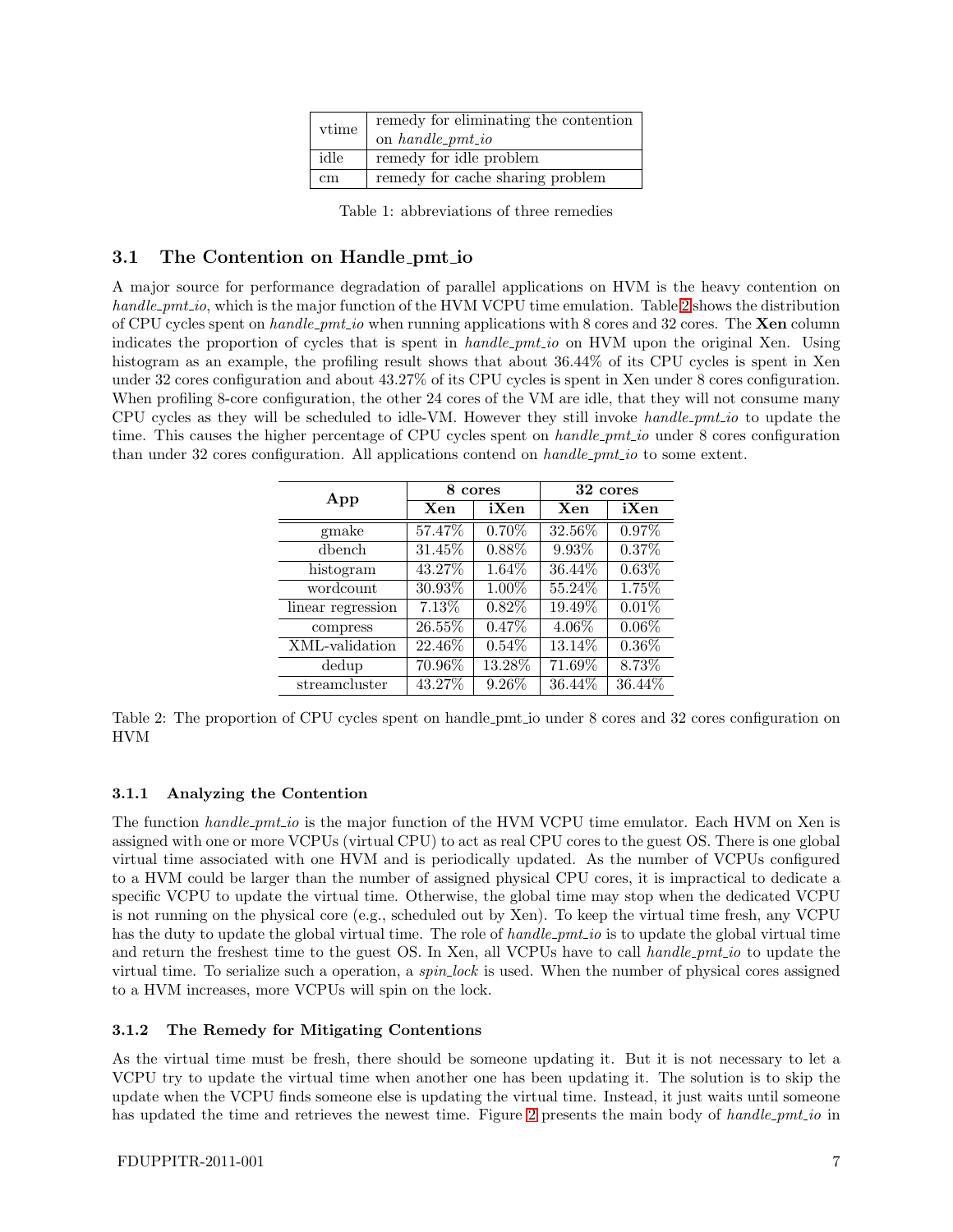$iXen<sup>7</sup>$  $iXen<sup>7</sup>$  $iXen<sup>7</sup>$ . We substitute the *spin lock* in original Xen in line 1 with *spin\_try\_lock* to check whether someone is holding the spin lock. If the current VCPU acquires the spin lock, the VCPU should be responsible to update the virtual time. Otherwise, there must be someone refreshing the virtual time. Thus, it can just skip the operation and jump to line 7. It has to wait for the lock holder to release the lock, after which the virtual time should be the freshest. Hence, this remedy will not introduce a time jitter. We have sent a patch to Xen developers and it has been well received.

```
1 if (spin_trylock(&s->lock)) {
    pmt_update_time(s);
3 *val = s->pm.tmr_val;
4 spin unlock(&s->lock);
5 \}6 else {
\overline{7}spin_barrier(&s->lock);
    *val = s->pm.tmr val;
8
9 }
```
<span id="page-8-0"></span>Figure 2: Main body of iXen handle pmt io

#### 3.1.3 Evaluation of the Remedy

All nine applications have performance improvements on iXen with the remedy for eliminating the contention on handle pmt io. The geometric mean of the performance improvements is  $1.26X$  (ranging from 1.09X) to 1.44X). The performance improvements on iXen HVM come from the elimination of the contention on handle pmt io. The **iXen** column in Table [2](#page-7-1) presents the percentages of CPU cycles that is spent in handle *pmt* io on iXen HVM. It can be seen that the percentage of cycles spent in handle *pmt* io is notably reduced.

## 3.2 The Idle Problem

Another major source of performance degradation for applications on Xen is the idle problem which is caused by the incompatibility between the Linux idle mechanism (e.g., idle thread) and the Xen idle mechanism (e.g., idle-VM) under space partitioning. Six applications (histogram, wordcount, linear regression and XML-validation, dedup, streamcluster), spend excessive number of CPU cycles on the idle-VM in Xen. The problem exists on both PVM and HVM. In the following, we will use PVM as an example for the analysis.

Figure [3](#page-9-0) depicts the CPU idle time of these six applications under 32 cores configuration on native Linux, PVM and *iXen PVM + idle.* It can be seen that these applications have a higher percentage of CPU idle time on PVM than on native Linux, most of which is in the idle-VM in Xen hypervisor.

#### 3.2.1 Analyzing the Idle Problem

The idle problem is caused by the incompatibility between the Linux idle mechanism (e.g., idle thread) and the Xen idle mechanism (e.g., idle-VM) when space-partitioning cores among VMs. In native Linux, when a CPU core's run queue is empty, an idle thread is scheduled to take over the CPU core. The idle thread will use a hlt instruction to let the current core enter into a sleep state. When the core is woken up by an interrupt or other reasons, the corresponding idle thread will invoke the scheduler to select a thread to run from the local runqueue. However, in PVM, instead of executing hlt directly, the idle thread has to invoke a hypercall to schedule the guest VM off the current core. If there are no other active VMs in the run queue of the core, an idle-VM will take control of the CPU. The role of an idle-VM in Xen hypervisor is similar to the role of an idle thread in native Linux. It will use a hlt to sleep the core. Waking up an idle-VM can only

<span id="page-8-1"></span><sup>7</sup>The patch has been merged into Xen 4.1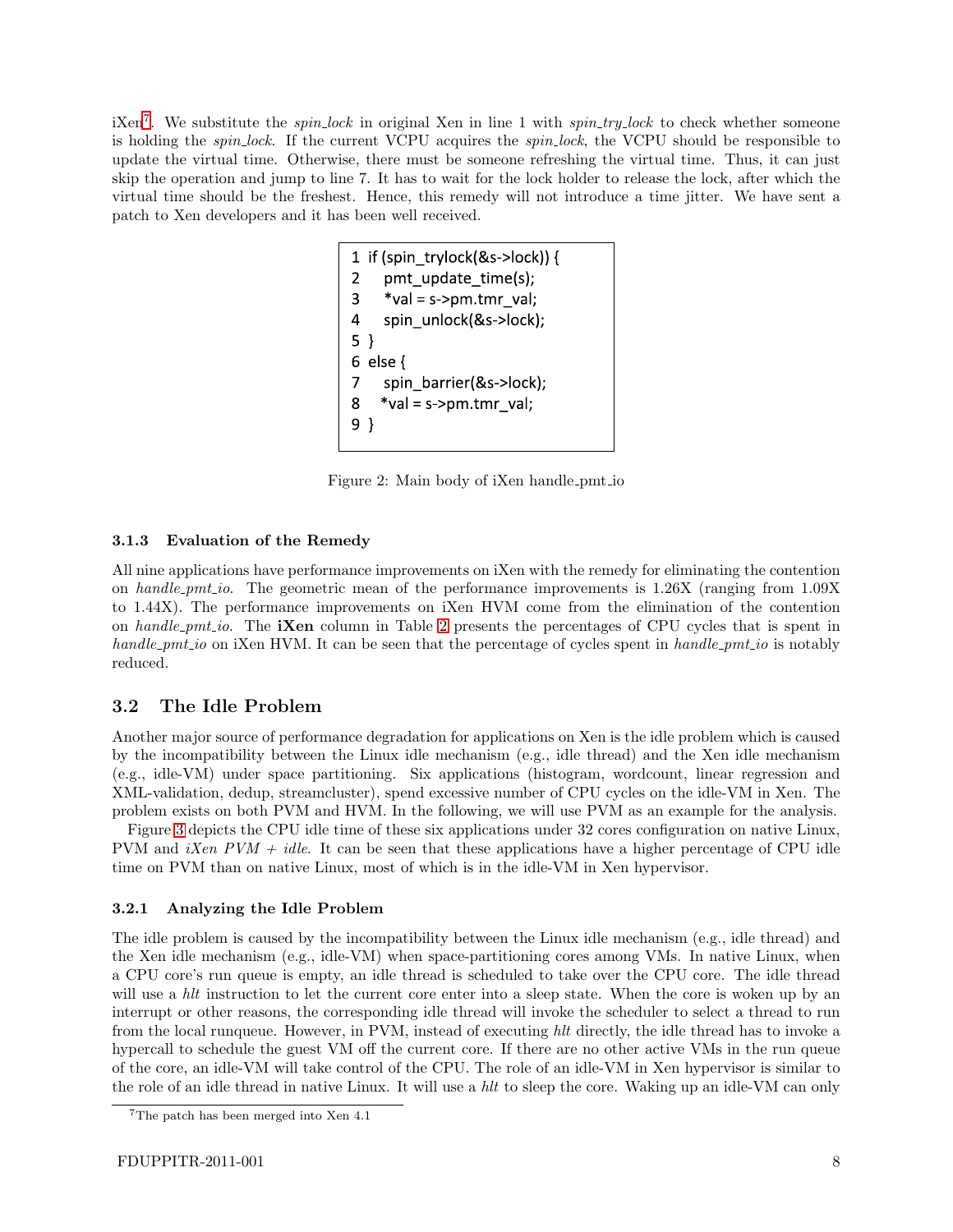

<span id="page-9-0"></span>Figure 3: The distribution of idle time of six applications on native Linux, PVM and iXen PVM under 32 cores

be done in the hypervisor. Thus, if a PVM wants to wake up a CPU core, it has to invoke another hypercall. Consequently, the execution path of hlt and waking up a CPU core will be inevitably expanded, which will cause serious performance problems as it is in the critical path of the program.

Specifically, when a thread fails to get the required semaphore, it will be scheduled off the local run queue until the semaphore holder releases the semaphore and wakes it up. Suppose the current core's runqueue is empty, an idle thread will take over the core. After the semaphore is released, the holder will use an inter-processor interrupt to wake up the semaphore waiter. This mechanism works well in Linux. However, because the execution time of hlt and waking up a CPU core are increased on PVM, the total time of a round trip of waiting and acquiring a semaphore is increased for a single thread. The average waiting time of a semaphore waiter will be increase accordingly, if there is more than one waiter in the semaphore wait queue.

The idle problem on HVM is similar to that on PVM. The only difference is that a *VMExit* is triggered when the idle thread executes hlt instruction instead of invoking a hypercall. Thus, the execution path of hlt and waking up a CPU core is also expanded on HVM.

#### 3.2.2 The Remedy for the Idle Problem

Intuitively, adding more processes/threads could ease this problem. However, this does not work for many parallel applications. As one prime cause of the idle problem is due to resource contentions in the guest kernel. If we increase the number of processes/threads of an application, the contentions will likely be increased, thus worsen the idle problem. Further, the contentions on cache will also likely degrade the performance.

There are two possible remedies to the idle problem. The first one is to keep the CPU core busy when it should be idle, which can avoid scheduling the idle thread and hypercalling or VMExit to the idle VM. This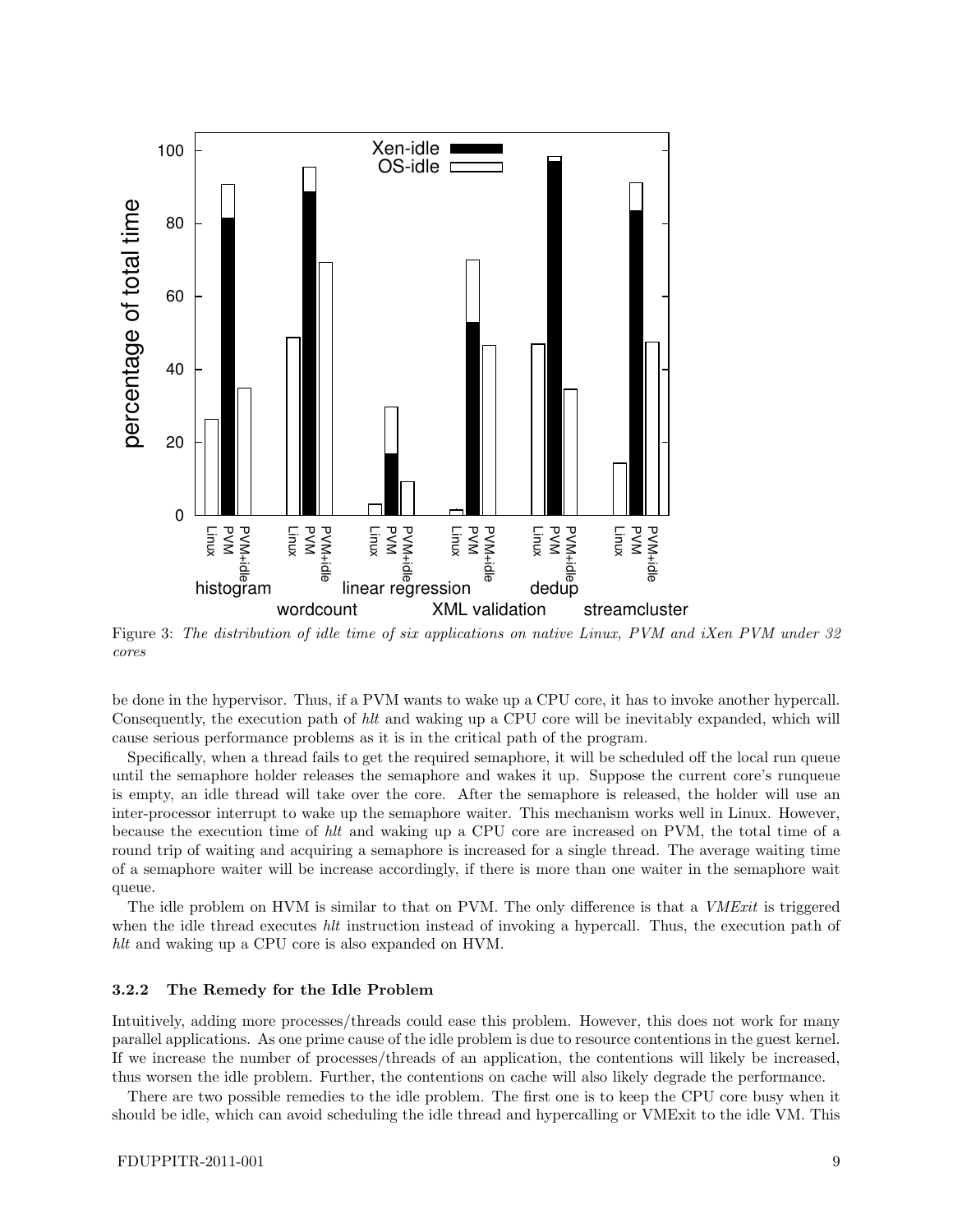can be achieved by introducing a user-level idle daemon, which has the execution priority only higher than the idle thread. When the local run queue is to be empty, the idle daemon will take place of the idle thread to consume the idle CPU cycles. The second remedy is avoiding the interception of the hlt instruction. This can be easily achieved in HVM though disabling the interception of hlt in Xen. For PVM, we need to change the idle mechanism to avoid invoking the hypercall.

Currently, we use the first one, as it is more flexible as users can easily disable and enable it. When the physical core is shared by more than one VM, it is more efficient to let idle thread hypercall the VMM or trigger a VMExit to do VM scheduling. On the other hand, when the physical core is used by only one VM, it is better to prevent the idle thread from triggering a VMExiting. As an idle daemon itself will introduce some performance overhead, it may cause slight performance degradation in some cases.

#### 3.2.3 Implementation

The implementation of the idle daemon includes 9 lines of C code and a bash script to run idle daemon threads on each core of the VM with the second lowest priority. Each idle daemon thread will execute a nop instruction in a loop and the bash script uses taskset to pin each idle daemon thread on different cores, and uses nice to adjust the priority of each idle daemon thread.

#### 3.2.4 Evaluation of the Remedy

The introduction of idle daemon results in notable performance improvements for applications on both PVM and HVM (histogram, wordcount, linear regression, XML-validation, dedup and streamcluster). The geometric mean of the performance improvements of each application on PVM is 3.47X (ranging from 1.13X to 8.14X). The geometric mean of the performance improvements of each application on HVM is 1.39X (ranging from 0.97X to 2.48X). There is a slight performance drop on XML-validation when the number of cores are large on HVM. This is because the effect of idle problem on XML-validation on HVM is smaller than on PVM, and the idle threads also affect the execution of XML-validation processes.

The main reason for the performance improvements is the reduced CPU idle time. In Figure [3,](#page-9-0) the PVM  $+$  *idle* shows the percentage of CPU cycles spent in idle daemon on iXen PVM. It can be seen that no idle time is spent in Xen hypervisor, and the total idle time is considerably reduced.

#### 3.3 The Cache Sharing Problem

The third reason of performance degradation is the sharing of cache lines inside Xen scheduler on HVM. Five applications (dbench, histogram, wordcount, linear regression, and dedup) suffer from this problem. Figure [4](#page-11-0) depicts the L2 cache miss rate of these applications on native Linux, PVM, iXen  $HVM + \text{time}$  and  $iXen HVM + vitme + cm$  (The Idle optimization is also used when profiling histogram, wordcount, linear regression and dedup). We use the L2 cache miss rate of native Linux as the baseline for each application. A bar with 5.0 means the L2 cache miss rate is 5X higher than that on native Linux. Each bar is composed with four parts (from button to top): 1) L2 misses caused by guest OS; 2) L2 misses caused by user applications; 3) L2 cache miss caused by Xen hypervisor excluding the miss caused by Xen credit scheduler; and 4) L2 misses caused by Xen credit scheduler. It can be seen that a large amount of L2 misses fall into the Xen credit scheduler on HVM.

#### 3.3.1 Analyzing the Cache Sharing Problem

The main reason for the high cache miss rate of dbench, histogram, wordcount, and linear regression are the true/false sharing inside the Xen credit scheduler (inside the function *csched\_schedule*).

The current Xen credit scheduler does SMP load balance when the next highest priority local runnable VCPU has already used out its credit. Figure [5](#page-12-0) and Figure [6](#page-12-1) show the code pieces on schedule locks in task load-balancing and scheduling respectively. The load-balancer first inspects a bitmap of which CPU is currently busy (line 4 in Figure [5\)](#page-12-0) and then checks the runqueue of each CPU to find possible tasks to steal. The inspection of the bitmap may cause false sharing with the modification of the bitmap in function csched schedule (line 17 and 19 in Figure [5\)](#page-12-0).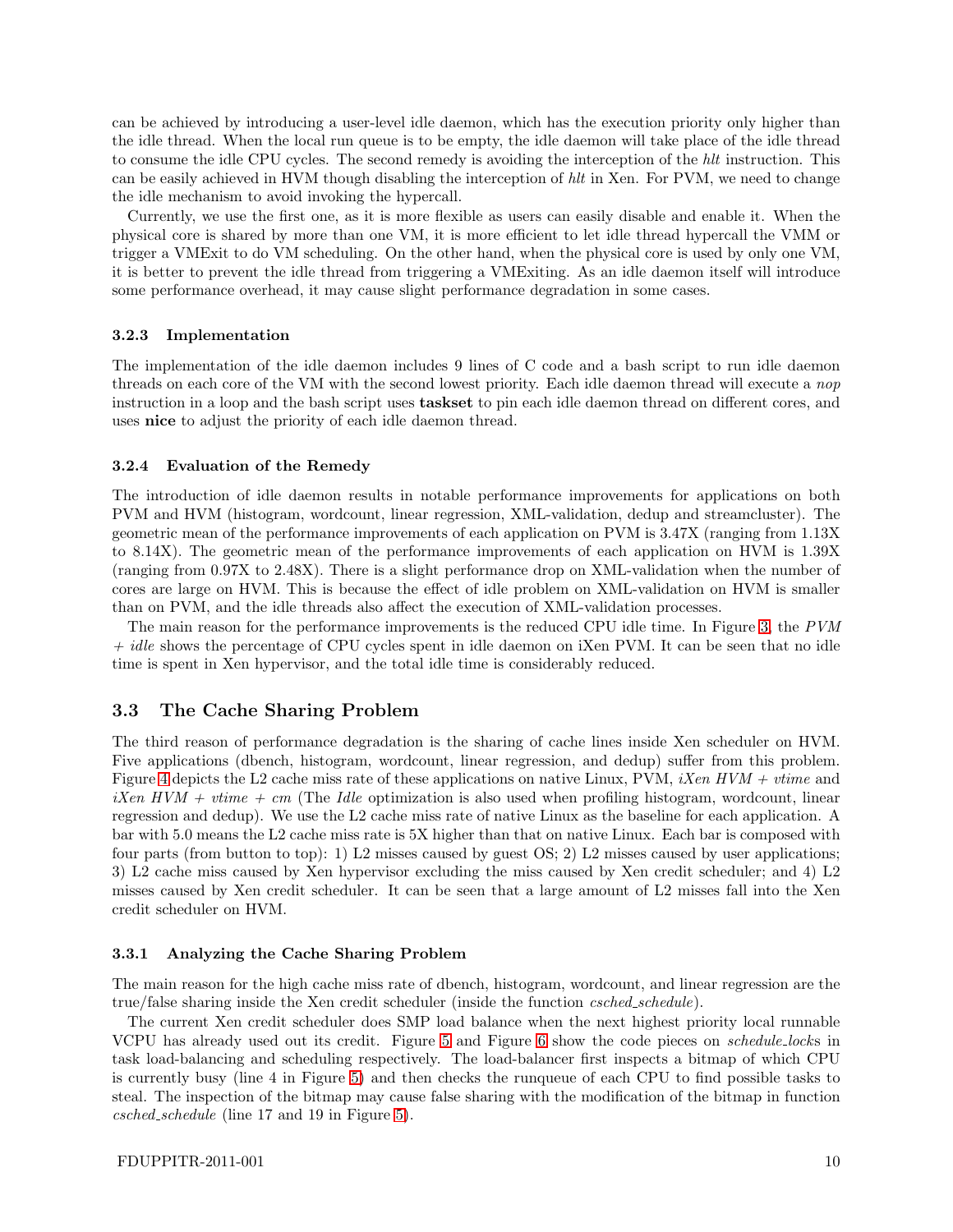

<span id="page-11-0"></span>Figure 4: The L2 cache miss rate of five applications on native Linux, iXen PVM+idle, iXen HVM+vtime and iXen  $HVM+vtime+idle+cm$ 

During the check, it tries to acquire the *schedule\_lock* of the victim CPU. On the other hand, a *schedule\_lock* is also held when certain CPU is scheduling. The cache lines of the schedule locks are critical, as they can be invalidated in the following ways:

- The acquisition of *schedule\_lock* using *spin\_trylock* inside task load balance (line 7 in Figure [5\)](#page-12-0)
- The acquisition of *schedule\_lock* using  $spin\_lock$  before entering scheduling (line 3 in Figure [6\)](#page-12-1)
- The release of *schedule\_lock* using  $spin\_unlock$  (line 9 in Figure [5](#page-12-0) and line 5 in Figure [6\)](#page-12-1)

Thus, there is a heavy true/false sharing in the cache line of *schedule-lock* and the bitmap for each core, which raises the cache miss rate of Xen under HVM mode.

#### 3.3.2 The Remedy for the Cache Sharing Problem

As it is useless for a physical CPU to steal work when it has only one possible VCPU to schedule, the physical CPU can just skip the load balance code. So we modify the current Xen scheduler to let each physical CPU bookkeep how many VCPUs it can schedule. If there is only one VCPU to schedule, it will skip the load balance code. Otherwise, it will act as in the original Xen scheduler. When most of the physical CPUs of a machine have only one VCPU scheduling on it (e.g., space partitioning the VMs), the invalidations of the cache lines of the schedule locks can be significantly reduced.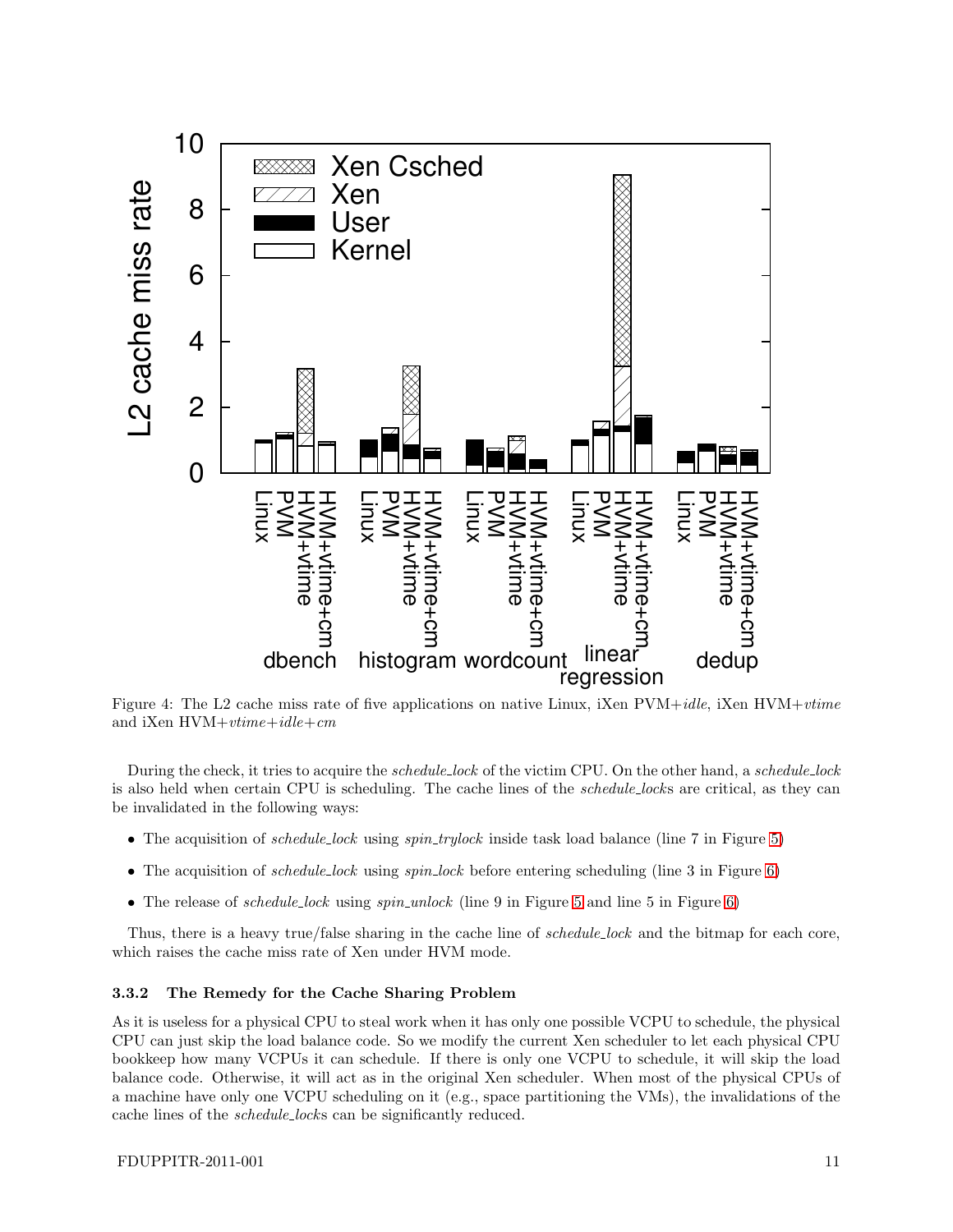```
1 static struct csched vcpu*
  csched load balance(int cpu, struct csched vcpu *snext) {
\overline{2}\overline{4}cpus andnot(workers, cpu online map, csched_priv.idlers);
5
    while (!cpus_empty(workers)) {
6
\overline{7}if (!spin_trylock(&per_cpu(schedule_data,
                             peer_cpu).schedule_lock)) {
8
9
        spin unlock(&per cpu(schedule data,
                         peer_cpu).schedule_lock);
10
       \ddotsc11 \}12
13 static struct task_slice csched_schedule(s_time_t now) {
14
      \dddotsc15
      if ( snext->pri == CSCHED PRI IDLE ) {
        if (!cpu_isset(cpu, csched_priv.idlers))
16
17
           cpu set(cpu, csched priv.idlers);
18
      } else if ( cpu_isset(cpu, csched_priv.idlers) ) {
19
         cpu_clear(cpu, csched_priv.idlers);
20
      \ddotsc21 }
```
Figure 5: Code pieces of schedule lock in the function csched load balance

```
static void schedule(void) {
\mathbf{1}\overline{2}3
      spin_lock_irq(&sd->schedule_lock);
\overline{4}5
      spin_unlock_irq(&sd->schedule_lock);
6
7)
```
<span id="page-12-1"></span>Figure 6: Code pieces of schedule lock in the function schedule

## 3.3.3 Evaluation of the Remedy

The geometric mean of the performance improvements of the five applications is 4.2% (ranging from 2.4% to 8.0%). The main reason for the performance improvements is the reduction of cache invalidations of the cache lines of the *schedule-lock*. In Figure [4,](#page-11-0) the iXen HVM +  $vtime + cm$  shows the L2 cache miss rate of four applications on iXen HVM after applying  $cm$ . It can be seen that there is negligible cache misses in Xen scheduler after using this remedy.

## 3.4 The ITLB Miss Problem

The last source of performance degradation is the high instruction TLB miss rate on PVM. Figure [7](#page-13-0) depicts the relative iTLB miss rate of nine applications on native Linux, PVM and iXen  $HVM + \textit{time}$  (We applied the idle optimization when profiling histogram, wordcount, linear regression, XML-validation, dedup and streamcluster). We use the number of iTLB miss rate of native Linux as the baseline for each application. A bar with height 20.0 indicates the iTLB miss rate of it is 20X of the iTLB miss rate of native Linux. Each bar is composed with three parts (from button to top): 1) iTLB misses caused by Xen; 2) iTLB misses caused by guest OS; and 3) iTLB misses caused by user applications. It can be seen that almost all applications has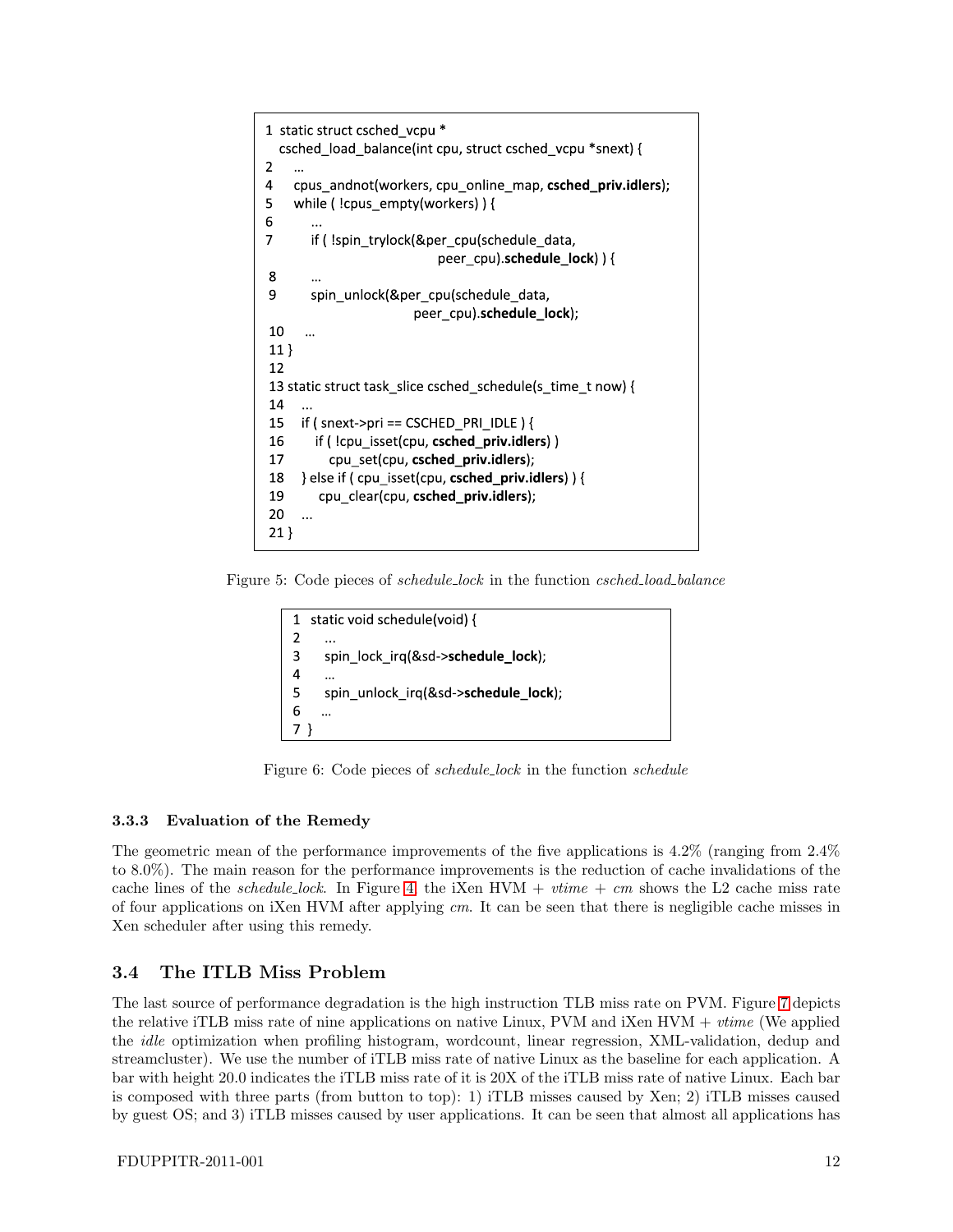

<span id="page-13-0"></span>Figure 7: The iTLB miss rate of nine applications on native Linux, iXen PVM and iXen HVM

a much higher iTLB miss rate on PVM than that on native Linux, especially in the guest OS. This causes the performance degradation of applications on PVM. On the other hand, HVM does not incur many iTLB misses due to the enhanced TLB structure in nested page tables.

#### 3.4.1 Analyzing the ITLB Miss Problem

There are two reasons for the high iTLB miss rate in para-virtualized guest OS kernel. The first one is that current  $x86.64$  architecture only support 2 ring levels: ring 0 (privileged level) and ring 3 (unprivileged level). The current PVM design puts both the guest OS kernel and the user space into ring 3. Hence, there are two page tables corresponding to one process: one for user space and the other for guest OS kernel. Consequently, any system call will cause a switch from user page table to guest OS page table and a switch back, which will cause two TLB flushes <sup>[8](#page-13-1)</sup>. To reduce the overhead introduced by frequent TLB flushes, Xen uses global TLBs for the pages used by user applications. This can help reduce the iTLB miss rate of user space. However, as the guest OS kernel pages do not use global TLBs, the iTLB miss rate of guest OS kernel will be high.

The second is the limitation of current Xen PVM support. During the CPUID emulation<sup>[9](#page-13-2)</sup>, the PSE (Page Size Extension) feature is cleared from the features of the virtualized CPU. Thus, PVM can not use 2M or 4M pages to setup its kernel page mappings. With all pages mapped as 4K pages, it is obvious that the iTLB miss rate of guest OS kernel will increase.

#### 3.4.2 The Hack for the ITLB Miss Problem

Solving the iTLB miss problem requires a non-trivial structure of the VMM (e.g., large page size support) or the hardware (four rings instead of two), which is complex. So, we provide a simple hack on two applications to improve the performance. We slightly change the configuration of two applications (histogram and linear regression). Both histogram and linear regression initially allocate small buffers to hold intermediate data.

<sup>8</sup>Writing to the CR3 register will cause an implicit TLB flush of none-global TLBs

<span id="page-13-2"></span><span id="page-13-1"></span><sup>9</sup>Xen use a trap-and-emulate method to emulate the *CPUID* instruction for PVM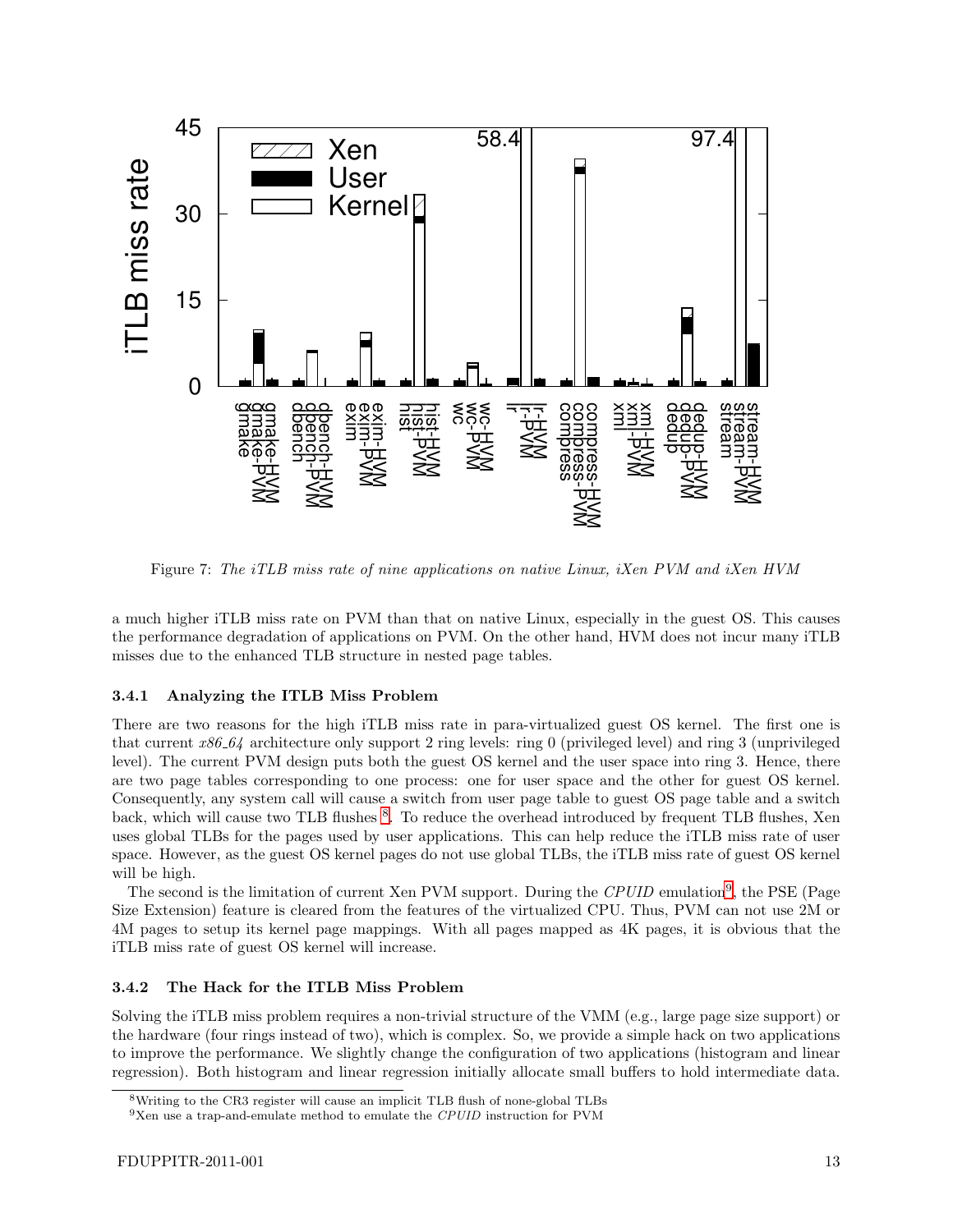When a buffer is too small to hold all data, they will extend the buffer through memory remapping. This will increase the frequency of the TLB flushes. While the Xen implementation requires flushing both the local and global TLBs, this increases both data and instruction TLB miss rate. Thus we reconfigure histogram and linear regression to use a larger initial data buffer. This can reduce the frequency of memory remapping and further reduce the TLB flush rate.



<span id="page-14-1"></span>Figure 8: Performance of histogram and linear regression on iXen PVM+idle and iXen PVM+idle+itlb hack

#### 3.4.3 Evaluation of the Hack

Figure [8](#page-14-1) depicts the performance of histogram and linear regression on iXen PVM + idle and iXen PVM +  $idle + itlb$  hack. The performance improvement of histogram on 32-core is 16.58%, while the performance improvement of linear regression on 32-core is 7.79%. The main reason for the performance improvements is the reduction of itlb miss rate. The itlb miss rate of histogram on 32-core is reduced by 31.91% (the reduction of itlb miss in guest OS is 45.53%), and the itlb miss rate of linear regression on 32-core is reduced by 24.61% (the reduction of itlb miss in guest OS is 39.13%).

## <span id="page-14-0"></span>4 Evaluation

Finally, we present the overall performance and scalability improvements of nine applications on iXen PVM and iXen HVM. The geometric mean of the performance improvements of these applications is 2.33X (ranging from 1X to 8.44X) on PVM (there is no remedy effectively improve the performance of gmake and compress on PVM) and 1.65X (ranging from 1.20X to 3.78X) on HVM. Figure [9](#page-15-1) depicts the break down of the total performance improvement introduced by iXen on PVM.[10](#page-14-2) Figure [10](#page-15-2) depicts the break down of the total perfromance improvement introduced by iXen on HVM. The vertical bar shows the normalized performance of certain application with the break down of the performance improvment after using the remedies. For some applications, some remedies do not effect for all configurations<sup>[11](#page-14-3)</sup>, as the performance improvement introduced by certain remedies maybe overcomed by the performance slowdown caused by other reasons. For example, when profiling dbench on 8-core and 16-core on HVM, the remedy of the vcpu time emulation problem causes much heavier contention within guest OS.

#### 4.1 Deploy iXen on a Cluster

To see if iXen could also improve the performance of distributed applications on a virtualized cluster, we evaluate the wordcount benchmark from Hadoop [\[10\]](#page-18-9) testsuit on a 4-node cluster. The machines used in evaluation are four AMD 24-Core machines with 2 Twelve-Core AMD 1.9GHz Opteron chips. Each machine is equiped with four 500G SCSI hard disks and two 1G NIC cards.

We compare the performance of native Linux, HVM and iXen HVM. Each node is equiped with 24 cores, three 500G SCSI hard disks used as data disks and one direct-assigned NIC card. We use one node as master

<span id="page-14-2"></span> $^{10}$ idle do not have any effect on gmake and compress

<span id="page-14-3"></span> $11$ On HVM, vtime for dbench 8-core and 16-core, cm and idle for linear regression 16-core, vtime and idle for linear regression 32 core, and idle for streamcluster 8-core and 16-core do not effect.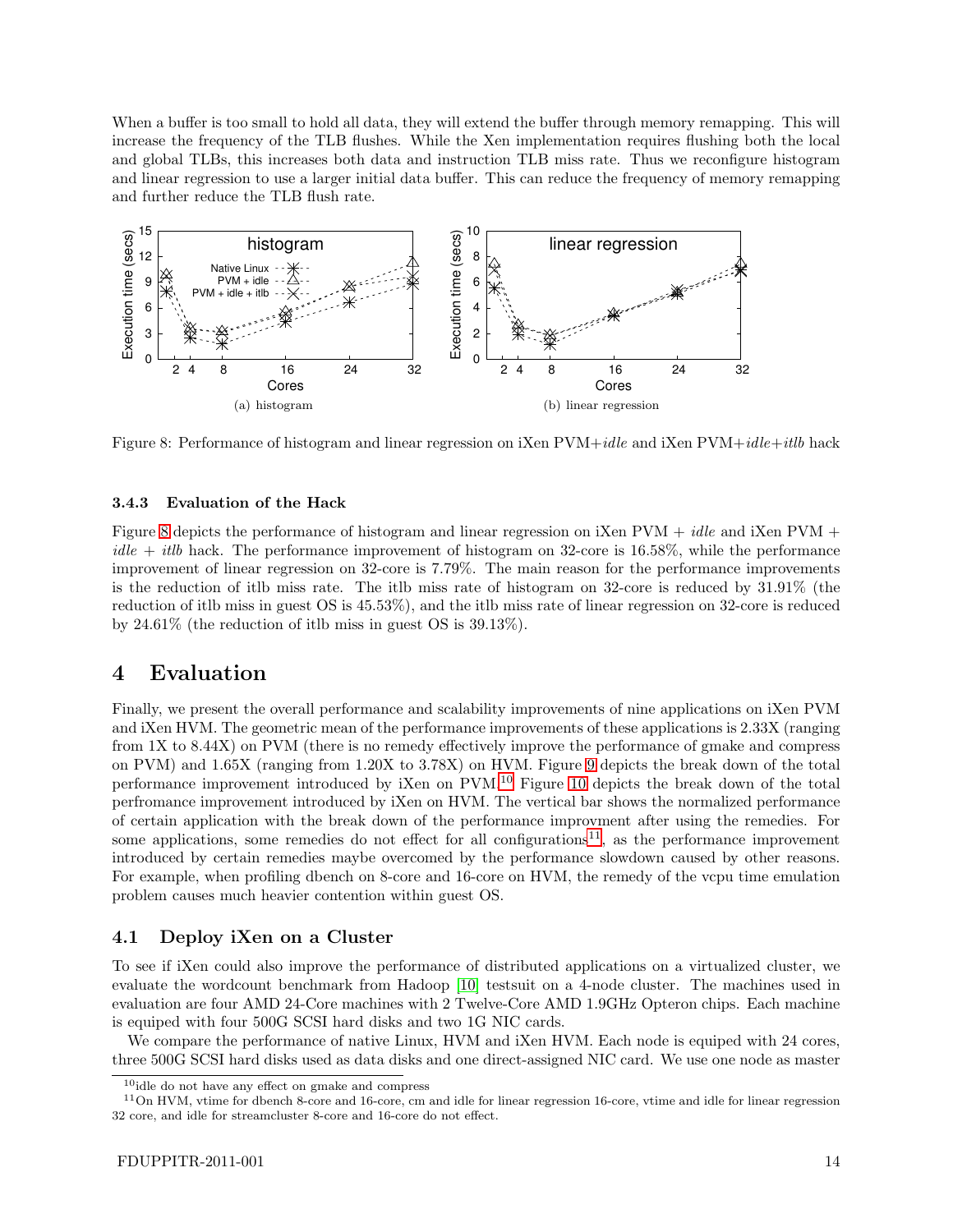

<span id="page-15-2"></span><span id="page-15-1"></span>Figure 10: The performance improvement break down of nine applications on HVM

node and the other three as slave nodes. The Linux kernel version used is 2.6.38. The input data size is 4 GB and 16 GB both stored in the HDFS. Table [3](#page-16-1) show the overall performance of wordcount on native Linux, HVM and iXen HVM. From the table we can see that iXen reduces about 50% and 30% performnace overhead caused by the original Xen with 4 GB and 16 GB inputs respectively.

## <span id="page-15-0"></span>4.2 Does an Optimized Linux matter?

To see if a highly optimized Linux kernel could affect the impact of the virtualization layer on application performance and scalability, we also use the recently released  $\overline{PK}$ , from Boyd-Wickizer et al. [\[18\]](#page-18-10). The new kernel fixes several scalability problems of Linux kernel and many-core applications. The average performance improvements is 1.31X (ranging from 1.00X to 2.49X) compared to the unoptimized Linux (2.6.31). We use PK as the native Linux and the guest Linux for Xen and iXen.

Figure [11](#page-16-2) depicts the performance of each application benchmark on native Linux, Xen HVM, iXen HVM + vtime and iXen HVM with all remedies enabled. As shown in the figure, the virtualization layer still worsen the application scalability regardless of which kernel the guest VM uses. The average performance degradation of seven applications is 2.89X (ranging from 1.26X to 7.25X).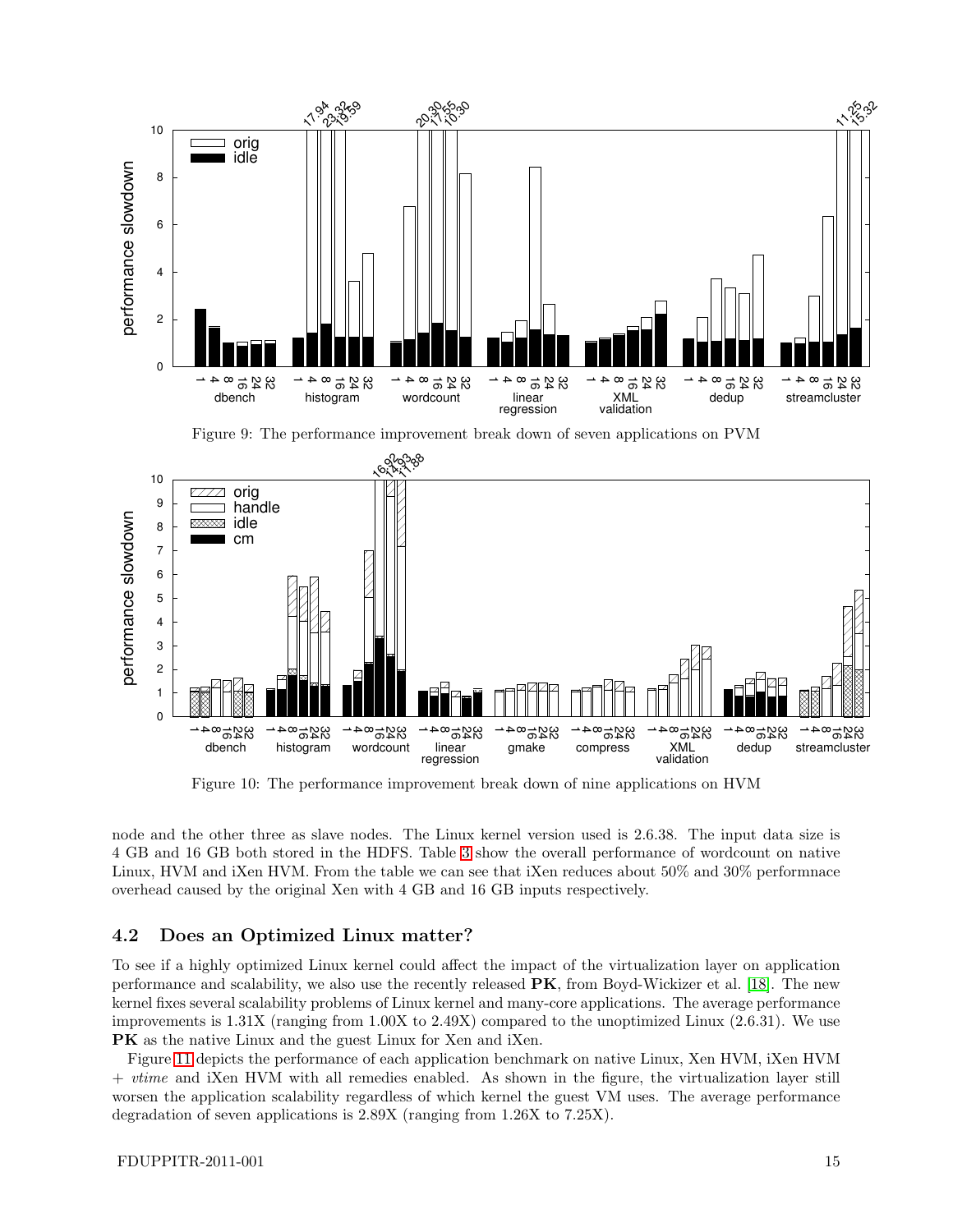|             | native Linux | Xen HVM iXen HVM |        |
|-------------|--------------|------------------|--------|
| 4 GB input  | 128s         | 161.8s           | 413s   |
| 16 GB input | 333s         | 145s             | 447.7s |

<span id="page-16-1"></span>Table 3: The performance of Hadoop wordcount on a four-node cluster



<span id="page-16-2"></span>Figure 11: Performance of seven applications on native Linux, HVM, iXen HVM+vtime, and iXen best result

The proposed remedies still work efficiently with **PK**. The performance scalability of applications are notably improved. The average performance improvements of the seven applications is 1.18X with only the VCPU time emulation problem eliminated (ranging from 1.07X to 1.27X) and 1.88X with all remedies enabled. (ranging from 1.16X to 3.57X).

It seems that an optimized Linux does not help in preventing the performance scalability degradation on HVM, though it does improve the scalability of many-core applications on many-core systems compared to an unoptimized Linux (2.6.31). However, the proposed remedies still work efficiently with the optimized Linux upon Xen.

## <span id="page-16-0"></span>5 Discussion and Future Work

Though our analysis results show that the current virtualization layer do notably worsen the scalability problems of many-core applications on a many-core virtualized platform. It should be viewed as a case study instead of absolute conclusions. Further, we only propose three remedies and one hack to mitigate the performance scalability issues in Xen while leaving some problems not being fundamentally solved. Hence, our work still has some limitations, which will be our future work:

Architecture of Future Many-core Platforms: The architecture of future many-core platforms is still speculative. Hence, the evaluation results and the conclusions in this paper might be invalid on a different many-core platform that is with different cache and memory structures.

Profiling Matrix: Currently, our profiling matrix is still limited and has only considered some cases. For example, we only analyze applications that are data or CPU intensive. Whether the virtualization layer will worsen the scalability problems of network-intensive and disk-intensive many-core applications on a virtualized platform is still a question. Several hardware I/O virtualization technologies (e.g., IOMMU [\[9,](#page-18-12) [7\]](#page-18-13), SR-IOV [\[4\]](#page-18-14)) has been introduced to improve the performance and security of guest VMs. The effectiveness of these technologies on a many-core virtualized environment are still unknown. Hence, our future work includes studying the performance scalability of I/O-intensive applications on many-core virtualized platforms using different I/O virtualization technologies.

Space-Partitioning vs. Time-Multiplexing: Currently, we focus on space-partitioning cores to VMs, with the assumptions of abundant cores in a many-core platform. However, we did not consider the case where time multiplexing is mixed with space-partitioning. For example, we only run one guest VM configured with 32 cores with each VCPU pinned on a unique physical core each time. Hence we do not analyze the performance scalability of applications under the condition when there are multiple VMs consolidating on a virtualized platform. As VM consolidation has received a lot of attention in both research and product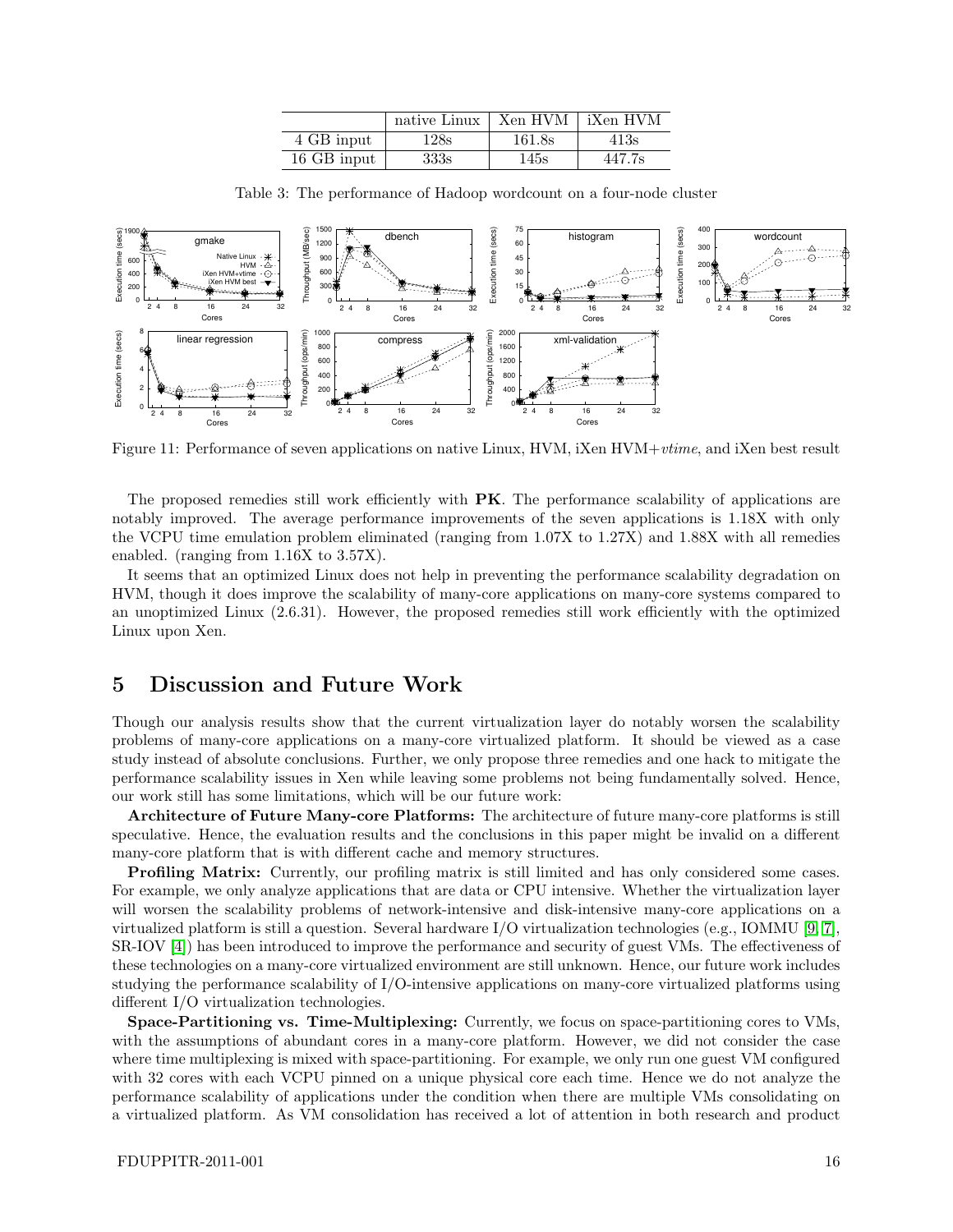communities, it is important to study the effect of VM consolidation on the performance scalability of manycore applications on a virtualized platform. Hence, we will analyze the performance scalability of many-core applications on a many-core virtualized platform hosting multiple VMs.

Solutions vs. Remedies: Currently, we only provide remedies instead of fundamental solutions for some problems. Though they improve the performance and scalability of applications on PVM and HVM, there are still some limitations. First, the remedies for the idle problem and cache sharing problem do not directly solve the problem. Second, the hack for iTLB miss problem only works for two applications. Hence, we are currently working on the real solutions to replace the remedies, and finding solutions and remedies to mitigate the idle problem and the LLC miss/iTLB miss problem.

## <span id="page-17-0"></span>6 Related Work

The efforts in improving the performance and scalability of UNIX-like operating systems and the hypervisors have lasted for decades. In this section, we relate our work to the research in system performance and scalability.

Efforts in Virtual Environments: Lots of work has been done on studying the performance of virtual environments [\[28,](#page-19-9) [36,](#page-19-6) [20,](#page-18-15) [41,](#page-19-10) [24\]](#page-18-16). Cherkasova et al. [\[21\]](#page-18-17) studies the effects of different CPU schedulers on application performance in Xen. Adams et al. [\[8\]](#page-18-18) compares the performance of software and hardware virtualization techniques. Theurer et al. [\[41\]](#page-19-10) fixed a scalability problem of a writable page table for an early version of Xen. Our work studies the performance and scalability of parallel applications on a many-core virtual platform, which is a complement to previous work.

Recent work focuses on improving the I/O performance [\[27,](#page-19-11) [39\]](#page-19-12), memory usage [\[37,](#page-19-13) [29\]](#page-19-14) and inter-VM communication [\[19\]](#page-18-19). Dong et al. [\[23\]](#page-18-20) presents a virtualization architecture for SR-IOV devices, which allows multiple VMs sharing one SR-IOV device and achieving better throughput and scalability. Waldspurger [\[43\]](#page-19-15) presents several techniques on improving memory management in ESX server. Our work presents several remedies to improve the performance and scalability of many-core applications on a virtualized many-core platform, which is orthogonal to the above work.

Efforts in Commodity OSes: Early work on improving the performance and scalability of Linux kernels focus on paralleling kernel components(e.g., local runqueues [\[6\]](#page-18-21), libnuma [\[30\]](#page-19-16)) and reducing the contention on shared data structures (e.g., RCU [\[34\]](#page-19-17), MCS lock [\[35\]](#page-19-18)). Recently, A. Kleen. provides a brief review of the history and principles on scaling Linux kernel and a report on scalability trouble spots [\[31\]](#page-19-19). Boyd-wickizer et al. [\[18\]](#page-18-10) analyze and fix the scalability problems of many-core applications on a recent Linux kernel(2.6.35).

Some new operating system designs are proposed to scale applications on multicore system. Corey [\[17\]](#page-18-5), an exokernel [\[25\]](#page-18-22) operating system, improves scalability by providing applications new abstractions to explicitly control sharing of resources. Barrelfish [\[13\]](#page-18-23) uses a multikernel model to scale applications on multicore system. It distributes replicated kernel on different cores and uses message passing instead of shared memory for synchronization. Tornado [\[26\]](#page-18-24) and K42 [\[11\]](#page-18-25) reduces contentions and improves locality through multiplexing kernel objects. Cerberus [\[40\]](#page-19-20) is a system that tries to retrofit new techniques back to commodity OSes using virtualization. It also avoids the contentions within the shadow mode by replicating states of VMs. The above techniques could further be leveraged to improve the performance and scalability in the virtualization layer.

## <span id="page-17-1"></span>7 Conclusion

This paper analyzed the performance and scalability of para-virtualized VM and hardware-assisted VM (Linux 2.6.31) on Xen hypervisor (Xen 4.0.0) on a 48-cores shared memory machine using a set of application benchmarks. The profiling results showed that the tested applications degrade in both performance and scalability on both PVM and HVM compared to that on native Linux. Our analysis uncovers four major scalability issues within Xen. We further proposed three remedies and one hack to the above issues. Evaluation results showed that the remedies notably improve both the performance and scalability of PVM and HVM. A speculative conclusion from our study is that, though current VMMs might have some scalability problems for space partitioning, some should be relatively easy to be refined on commodity multicore platforms.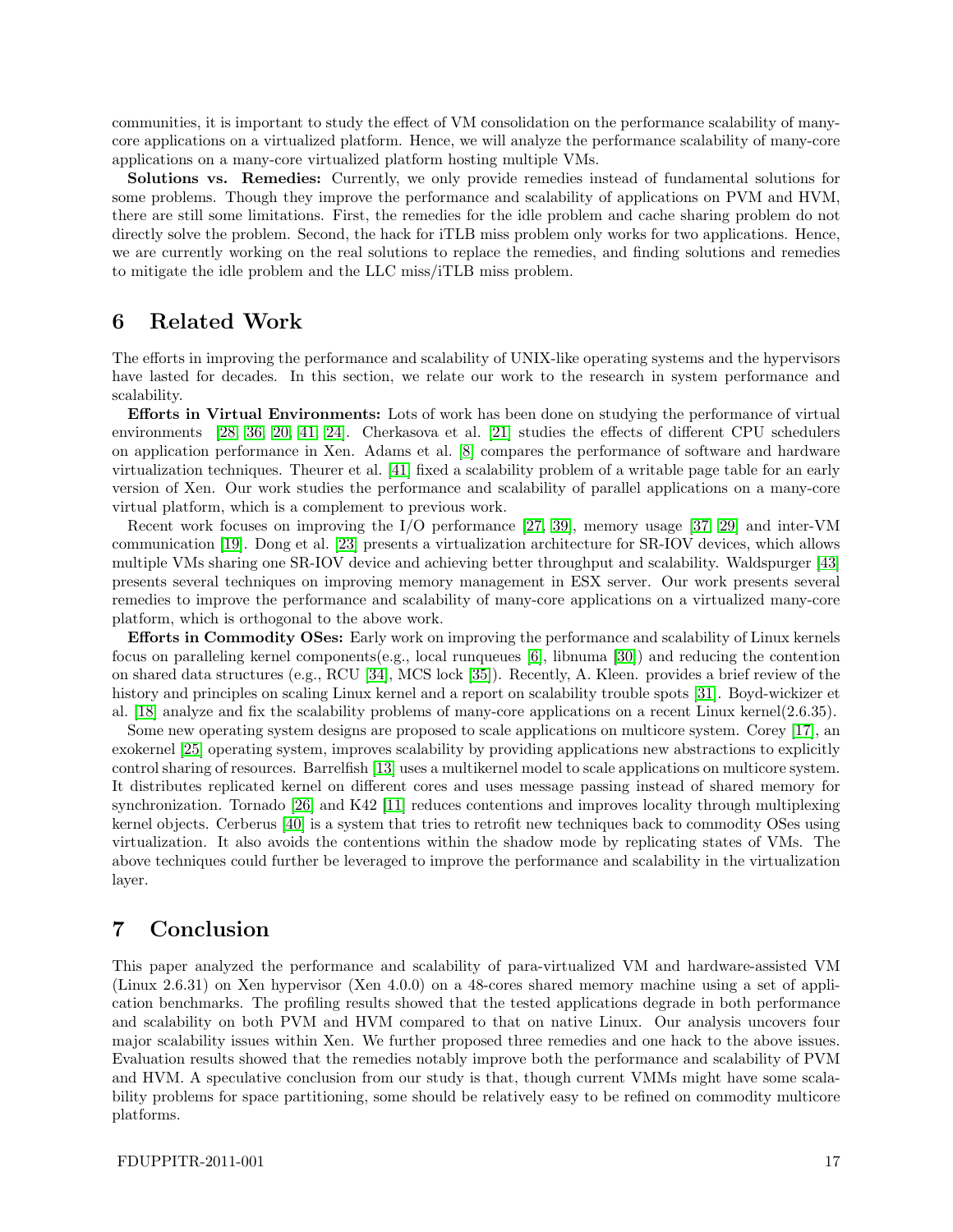## 8 Acknowledgement

The authors thank Prof. M. Frans Kaashoek for his suggestion of doing this study. This research was funded by a grant from Science and Technology Commission of Shanghai Municipality numbered 10511500100, China National 863 program numbered 2008AA01Z138, National Science Foundation of China under grant numbered 61003002 and a joint program between China Ministry of Education and Intel numbered MOE-INTEL-09-04, a research grant from Intel and Shanghai Leading Academic Discipline Project (Project Number: B114).

## <span id="page-18-2"></span>References

- <span id="page-18-6"></span>[1] AMD virtualization technology. http://www.amd.com/virtualization.
- <span id="page-18-1"></span>[2] GNU Make. http://www.gnu.org/software/make.
- <span id="page-18-14"></span>[3] Intel virtualization technology. http://www.intel.com/technology/virtualization/index.htm.
- <span id="page-18-7"></span>[4] PCI Special Interest Group. http://www.pcisig.com/home.
- <span id="page-18-21"></span>[5] SPECjvm 2008. http://www.spec.org/jvm2008.
- <span id="page-18-13"></span>[6] J. Aas. Understanding the linux 2.6.8.1 cpu scheduler. http://josh.trancesoftware.com/linux/ linux cpu scheduler.pdf.
- [7] D. Abramson, J. Jackson, S. Muthrasanallur, G. Neiger, G. Regnier, R. Sankaran, I. Schoinas, R. Uhlig, B. Vembu, and J. Wiegert. Intel virtualization technology for directed I/O. *Intel technology journal*, 10(3):179–192, 2006.
- <span id="page-18-18"></span>[8] K. Adams and O. Agesen. A comparison of software and hardware techniques for x86 virtualization. In *Proc. ASPLOS*, pages 2–13, 2006.
- <span id="page-18-12"></span>[9] I. Advanced Micro Devices. IOMMU architectural specification. http://www.amd.com/us-en/assets/content type/ white papers and tech docs/34434.pdf.
- <span id="page-18-25"></span><span id="page-18-9"></span>[10] Apache Wiki. Applications and organizations using hadoop. http://wiki.apache.org/Hadoop/PoweredBy.
- [11] J. Appavoo, D. D. Silva, O. Krieger, M. Auslander, M. Ostrowski, B. Rosenburg, A. Waterland, R. W. Wisniewski, J. Xenidis, M. Stumm, and L. Soares. Experience distributing objects in an SMMP OS. *ACM Trans. Comput. Syst.*, 25(3):6, 2007.
- <span id="page-18-0"></span>[12] P. Barham, B. Dragovic, K. Fraser, S. Hand, T. Harris, A. Ho, R. Neugebauer, I. Pratt, and A. Warfield. Xen and the art of virtualization. In *Proc. SOSP*, pages 164–177, 2003.
- <span id="page-18-23"></span>[13] A. Baumann, P. Barham, P.-E. Dagand, T. Harris, R. Isaacs, S. Peter, T. Roscoe, A. Schuepbach, and A. Singhania. The multikernel: A new os architecture for scalable multicore systems. In *Proc. SOSP*, 2009.
- <span id="page-18-3"></span>[14] R. Bhargava, B. Serebrin, F. Spadini, and S. Manne. Accelerating two-dimensional page walks for virtualized systems. In *Proc. ASPLOS*, pages 26–35, 2008.
- <span id="page-18-8"></span>[15] C. Bienia, S. Kumar, J. Singh, and K. Li. The PARSEC benchmark suite: Characterization and architectural implications. In *Proc. PACT*, pages 72–81, 2008.
- <span id="page-18-5"></span><span id="page-18-4"></span>[16] S. Borkar. Thousand core chips: a technology perspective. In *Proc. DAC*, pages 746–749, 2007.
- [17] S. Boyd-Wickizer, H. Chen, R. Chen, Y. Mao, F. Kaashoek, R. Morris, A. Pesterev, L. Stein, M. Wu, Y. Dai, Y. Zhang, and Z. Zhang. Corey: An operating system for many cores. In *Proc. OSDI*, 2008.
- <span id="page-18-10"></span>[18] S. Boyd-Wickizer, A. Clements, Y. Mao, A. Pesterev, M. F. Kaashoek, R. Morris, and N. Zeldovich. An analysis of linux scalability to many cores. In *Proc. OSDI*, 2010.
- <span id="page-18-19"></span>[19] A. Burtsev, K. Srinivasan, P. Radhakrishnan, L. Bairavasundaram, K. Voruganti, and G. Goodson. Fido: Fast intervirtual-machine communication for enterprise appliances. In *Proc. USENIX ATC*, 2009.
- <span id="page-18-15"></span>[20] L. Cherkasova and R. Gardner. Measuring CPU overhead for I/O processing in the Xen virtual machine monitor. In *Proc. USENIX ATC*, 2005.
- <span id="page-18-17"></span>[21] L. Cherkasova, D. Gupta, and A. Vahdat. Comparison of the three CPU schedulers in Xen. *Performance Evaluation Review*, 35(2), 2007.
- <span id="page-18-11"></span>[22] J. Dean and S. Ghemawat. MapReduce: Simplified data processing on large clusters. *Communications of the ACM*, 51(1):107–113, 2008.
- <span id="page-18-20"></span>[23] Y. Dong, X. Yang, X. Li, J. Li, K. Tian, and H. Guan. High performance network virtualization with SR-IOV. In *Proc. HPCA*, pages 1–10, 2010.
- <span id="page-18-22"></span><span id="page-18-16"></span>[24] J. Du, N. Sehrawat, and W. Zwaenepoel. Performance profiling in a virtualized environment. In *Proc. HotCloud*, 2010.
- [25] D. R. Engler, M. F. Kaashoek, and J. W. O'Toole. Exokernel: An operating system architecture for application-level resource management. In *Proc. SOSP*, pages 251–266, 1995.
- <span id="page-18-24"></span>[26] B. Gamsa, O. Krieger, J. Appavoo, and M. Stumm. Tornado: maximizing locality and concurrency in a shared memory multiprocessor operating system. In *Proc. OSDI*, 1999.